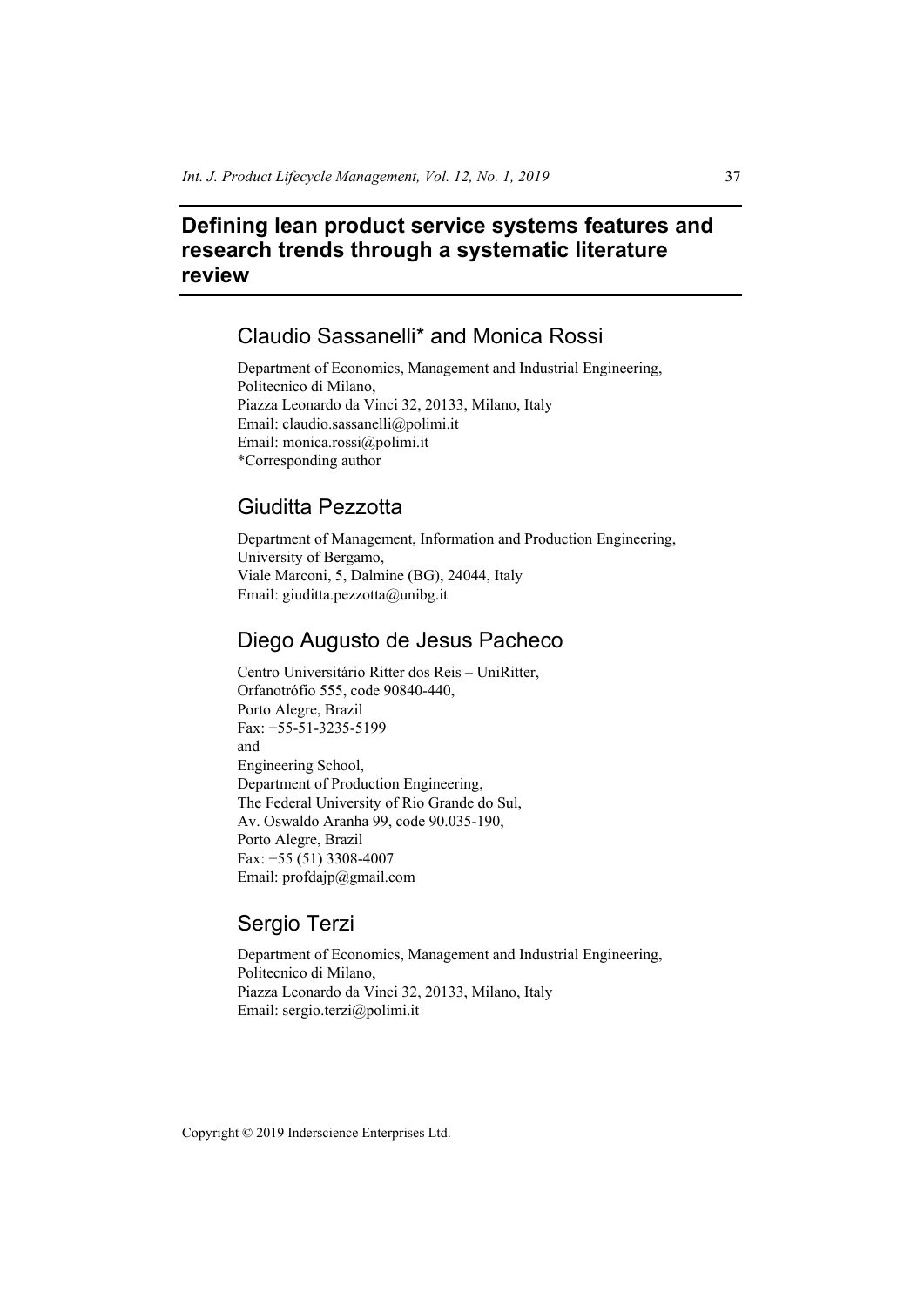### 38 *C. Sassanelli et al.*

**Abstract:** Through the digitalisation of manufacturing, product-service systems (PSS) and smart connected products are, from the companies' side, driving a market transition from a sale of products towards a sale of use of solutions, and, from the customers' side, reshaping the concept of value. The systematic integration of intangibles services with physical products requires companies' alignment also in terms of practices and tools adopted to develop and design these complex solutions adequately. The extant literature proposes several approaches to develop PSSs: it has been stated that the majority of them embedded in their structure some characteristics that are typical of concurrent engineering and lean product development theories. In the meanwhile, a research stream, named lean PSS, has progressively arisen up in the last few years. However, how so far the extant literature has already contributed to the forthcoming lean PSS domain is not clear. In order to better clarify and address this issue, this article, based on a systematic literature review approach, defines lean PSS, also exploring its main features and application areas and defining the related possible research opportunities.

**Keywords:** product service system; PSS; lean; lean PSS; design guideline; systematic literature review; research trends; circular economy; knowledge management; product lifecycle management.

**Reference** to this paper should be made as follows: Sassanelli, C., Rossi, M., Pezzotta, G., Pacheco, D.A.J. and Terzi, S. (2019) 'Defining lean product service systems features and research trends through a systematic literature review', *Int. J. Product Lifecycle Management*, Vol. 12, No. 1, pp.37–61.

**Biographical notes:** Claudio Sassanelli received his PhD in Management, Economics and Industrial Engineering from Politecnico di Milano in 2017, also holding Visiting Researcher positions at Tokyo Metropolitan University and Universidade de São Paulo. His main research interest is PSS design, specifically addressing to PLM, DfX approaches and circular economy (CE) paradigm. Supporting this, he is involved in research, industrial and European projects, and carries out teaching activities on production systems. He disseminates his research through international journals and participates to relevant international academic conferences in the field. He received his two Master degrees in Management and Civil Engineering from Politecnico di Bari.

Monica Rossi received her MSc degree in Management Engineering from Politecnico di Milano, Milan, Italy, in 2010. Currently, she is an Assistant Professor at the Department of Management, Economics, and Industrial Engineering, Politecnico di Milano. She currently teaches product lifecycle management. She is engaged in research on lean product and process development (LPPD) and product lifecycle management (PLM). She is also actively engaged in research, industrial, and European projects, and training and teaching activities on PLM and LPPD. She is author of more than 60 national and international publications. She received the Shingo Prize for her book chapter in *The Routledge Companion to Lean Management* (Routledge,  $2017$ ).

Giuditta Pezzotta is a Researcher at the Department of Management, Information and Production Engineering at the University of Bergamo. She received her PhD degree in Management, Economics and Industrial Engineering from Politecnico di Milano in 2010. Through her work at the University of Bergamo, since 2006 she has been involved and has coordinated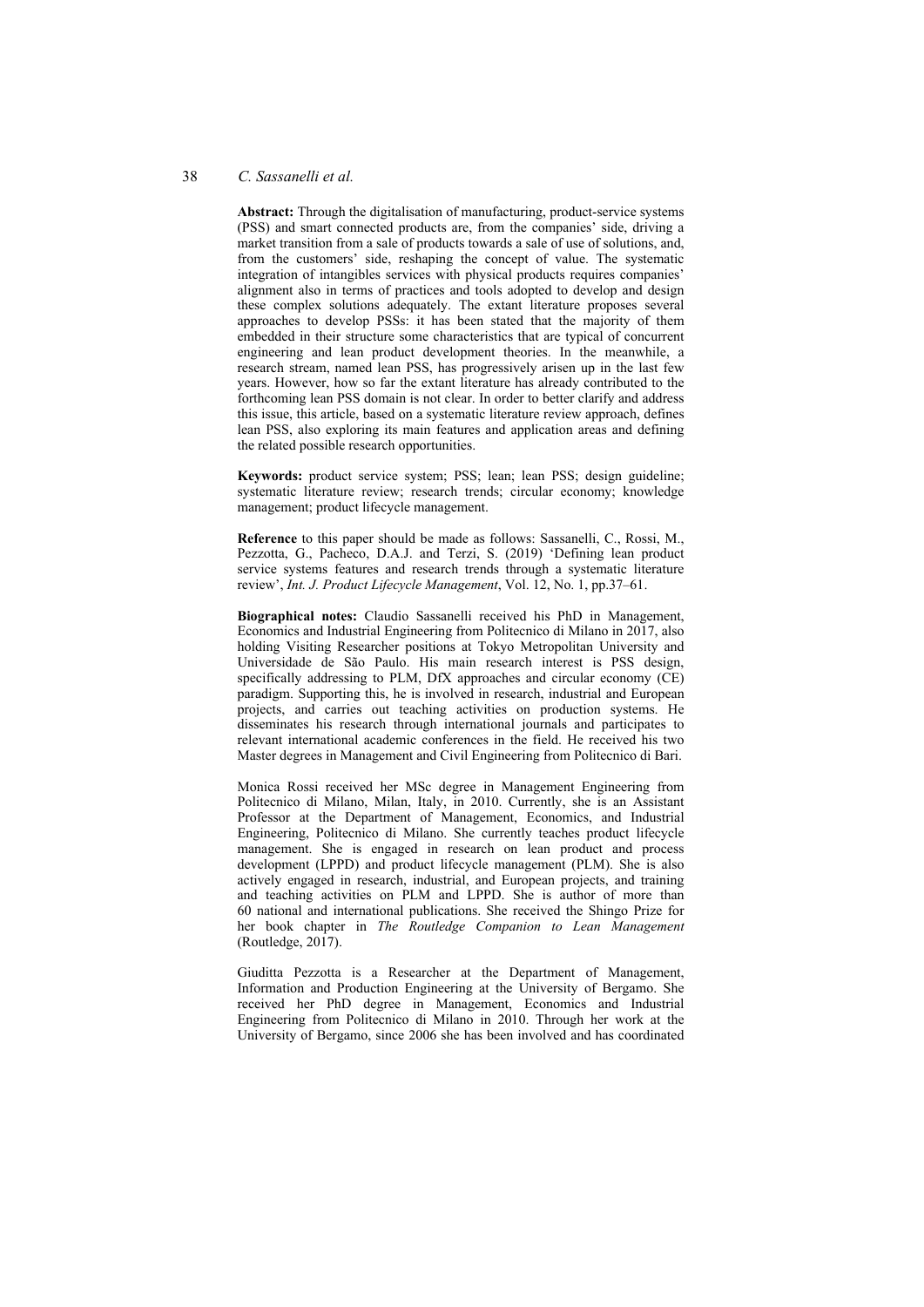several industrial and research projects related to the product-service field. Her main research interests are product-service, service engineering, service design and product-service life cycle. She is author of more than 60 refereed international and national journal and conference papers.

Diego Augusto de Jesus Pacheco accumulates experience as the Head of the Department of Production Engineering, as well as, Professor in Undergraduate and Postgraduate programs in Business, Management and Engineering areas. He has more than 150 scientific papers published in journals and conferences. His research interests included: firm competitiveness, technological innovation, services operations and sustainability.

Sergio Terzi is an Associate Professor of Product Lifecycle Management at Politecnico di Milano, Department of Economics, Management and Industrial Engineering. He received his degree in Industrial Engineering in 1999, Master in Business Administration in 2001 and PhD in 2005 (on the topic of product lifecycle management). He is the author of four books and more than 150 papers at national and international level. He is a member of the Editorial Board of the *International Journal on Product Lifecycle Management* and member of the IFIP WG 5.1 and 5.7. He is one of the founders of the International Conference on Product Lifecycle Management. He is used to work on international and national research projects, generally with dissemination and exploitation responsibilities. He is the scientific responsible for both the LeanPD Italian Community, and the GeCo Observatory (Observatory on Management of Collaborative Design Processes) in the School of Management of Politecnico di Milano.

This paper is a revised and expanded version of a paper entitled 'Towards a lean product service systems (PSS) design: state of the art, opportunities and challenges' presented at the 7th CIRP IPSS, St. Etienne, 21–22 May 2015.

## **1 Introduction**

Nowadays, the manufacturing world runs more and more over the service economy (Fuchs, 1968; Santamaría et al., 2012), compelling companies to radically change their structure (Sassanelli et al., 2018b) to pursue servitisation (Vandermerwe and Rada, 1988). To heed this phenomenon, manufacturers are always using more information and communication technology (ICT) (Balocco et al., 2019; Santamaría et al., 2012) in their systems, as for example internet of things (IoT) technologies, to guide the market shift from selling traditional product towards the delivery of integrated products and services. Extending their market proposition through the incorporation of additional services to traditional products (Baines et al., 2007), manufacturing companies were able to reach new market competitive advantages (Porter and Heppelmann, 2015), prolonging and strengthening their relationship with customers, involving them along the entire lifecycle of the solution proposed and also managing to pursue sustainable up to date trends as circular economy (CE) (The Ellen MacArthur Foundation, 2015). These integrated bundle of products and services, named for the first time by Goedkoop et al. (1999) product-service systems (PSS), have been often enriched through embedded technologies by a smart feature: their introduction triggered a breakthrough in manufacturers' business models that were pushed from the traditional *sale of products* towards the more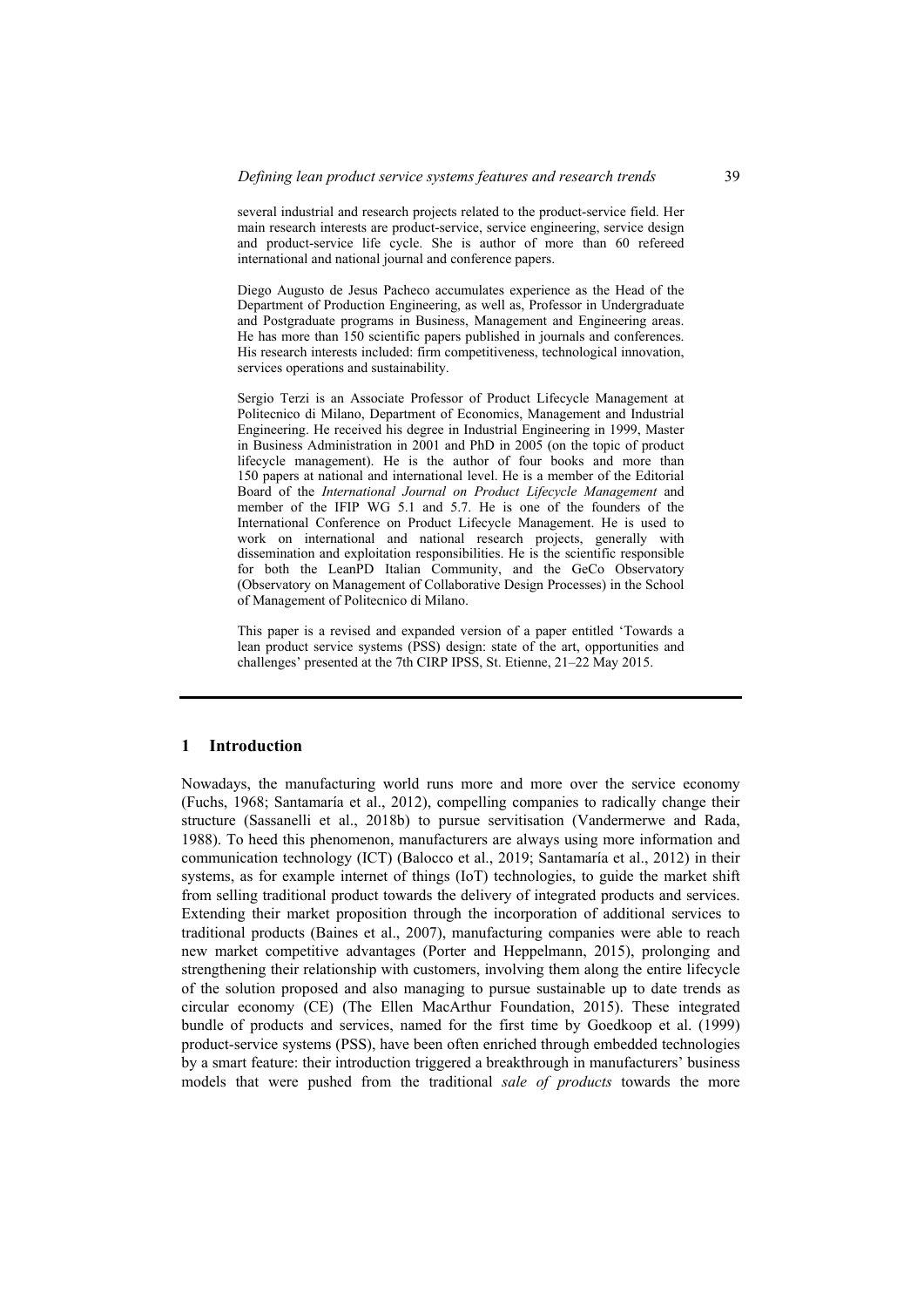customer-driven *sale of use* (Baines et al., 2007). As a consequence the concept itself of customer value resulted radically reshaped from possession to utilisation, leading consequently to a change of perspective in the way in which the different lifecycle stages of the PSS are managed during their conception, design and engineering. However, even though since the '90s several tools and methodologies for designing PSSs have been proposed, especially in the context of Service Engineering discipline (Aurich et al., 2006), most of these methods are typically a rearrangement of conventional processes and lack a critical and in-depth evaluation of their real performance in practice (Baines et al., 2007; Xin et al., 2017). Moreover, the majority of the methodologies proposed in literature for PSS design and development "have a clear heritage in concurrent engineering and lean product development methodologies: identification of customer value, early involvement of the customer in the system design, effective communication, information sharing, and continuous improvement" (Baines et al., 2007). At the same time, intending to couple the PSS concept with lean thinking, lean product-service system (lean PSS) is rising in literature as a new research topic (Sassanelli et al., 2015a), mainly link to the PSS development and design phases. Lean is an approach strongly focused on the customer value, promising hence to enable a participatory value-driven attitude of the user along the entire lifecycle of the PSS, also through the support of ICT enabling technologies.

With this article, the authors want to highlight the actual application of lean in the PSS context, contributing to the definitive dawn of this research topic that is overcoming but is still implicit and at a latent level (Baines et al., 2007).

Indeed, starting from the extant literature, this paper aims at opening the way to the lean PSS research, defining its real concept, detecting its main features and gaps and proposing a discussion on its future, in terms of the related opportunities and the possible connected research topics. With this objective, the paper is organised as follows:

- Section 2 presents the main elements of PSS, lean thinking (focusing in particular on lean product development (LPD) as a declination of lean in the design process) and of lean thinking applied to PSS. Based on the context described, the research questions are reported.
- Section 3 shows the research methodology adopted to answer the research questions previously defined.
- Then, Section 4 reports the results of the systematic literature review investigating the research areas of lean PSS and grasping their trends.
- Section 5 discusses the results, detecting lean PSS gaps and opportunities.
- Finally, Section 6 concludes the paper and introduces the next research steps.

## **2 Research context and objectives**

The context of this research is composed of two main extensive and complex concepts: PSS (together with PSS design and engineering) and lean thinking (together with LPD).

In this section, after clarifying both of them, the research objective and the related research questions (RQ) have been defined and provided.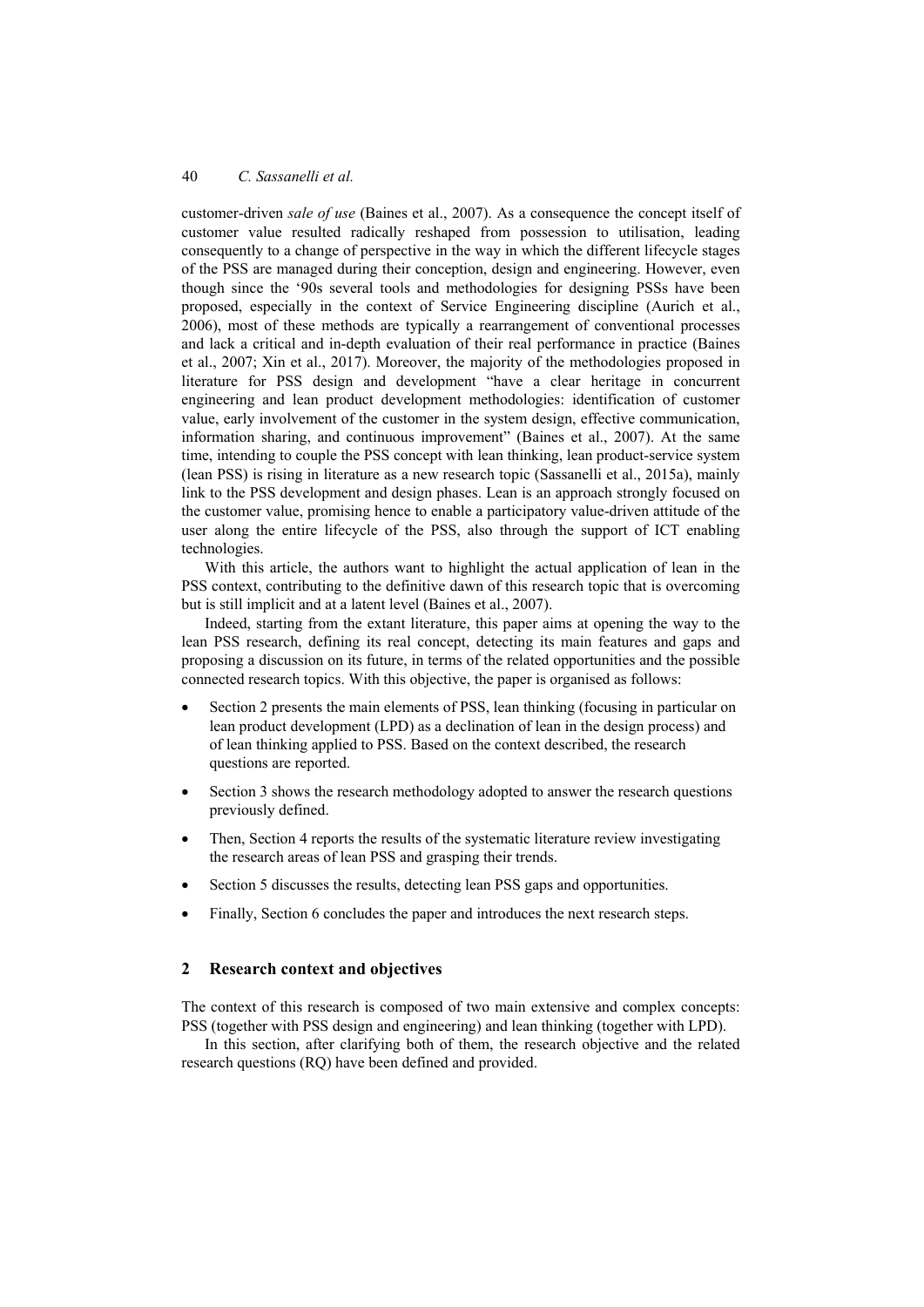## *2.1 Product service system and PSS design*

As reported by Baines et al. (2007), Goedkoop et al. (1999) gave the first formal definition of a PSS, as composed by three constitutional elements:

- product: a tangible commodity manufactured to be sold, capable of fulfilling a user's need
- service: an activity done for others with economic value and often done on a commercial basis
- system: a collection of elements including their relations.

During the years, many other definitions have been introduced in literature, adding some elements to the Goedkoop's one, but keeping it as the core. Based on a four-section basis analysis (*definition*, *focus*, *system components*, *objectives*) (Sassanelli et al., 2015a), PSS could consist either on a system/combination (Brandstotter et al., 2003; Goedkoop et al., 1999; Mont, 2001), to be intended sometime *pre-designed* (Centre for Sustainable Design, 2002), or an *innovation strategy/solution* (Manzini and Vezzoli, 2003; Wong, 2004). When intended as a combination, PSSs are composed of products and services with additional support of networks and infrastructures. When instead the concept of innovation strategy/solution prevails, PSS is intended as merely made of products and services (Sassanelli et al., 2015a).

The literature highlights a lack of knowledge and experience regarding PSS business models (Beuren et al., 2013). In this direction, (Reim et al., 2015) provided five operational-level tactics (contract, marketing, networks, product and service design, sustainability operation practices) to be linked to each of the three main PSS business models (product-, use- and result-oriented) (Tukker, 2004). These five tactics, associated with each of these three business model categories, have been detected to ease, support and foster a proficient generation of value, depending on internal and external organisation conditions. Indeed, several are the variables that could affect companies, both positively or negatively, to switch their approach from a product-centric to a service integrated one: while tools and external practices can foster this transition, market and company constraints can represent hurdles (Sassanelli et al., 2018b) in this tough pursuit (Oliva and Kallenberg, 2003). At this purpose, Pacheco et al. (2019a, 2019b, 2018, 2017) specifically focused on the barriers that could be faced by SMEs when approaching sustainable PSSs.

Wrapping up, generally, PSSs are made to pursue industrial competitiveness, customer satisfaction and also sustainable development (Tukker and Tischner, 2006). Different authors (e.g. (Mont and Lindhqvist, 2003; Tukker and Tischner, 2006)) have highlighted how this win-win scenario can be realised only by a careful design of the PSS, involving all the significant stakeholders since the early phases of the design stage, as reported in the following subsection. A lifecycle perspective should be adopted in the PSS design (Xin et al., 2017): researchers should avoid neglecting either specific phases of the PSS lifecycle (Sassanelli et al., 2016) or parts of the supply chain involved (Ebikake et al., 2018) or components of the entire system analysed (Sassanelli et al., 2017b).

All the definitions reported above underline that all the components characterising the PSS must be designed in order to design a solution able to fulfil customer needs (Boehm and Thomas, 2013). Due to the heterogeneity of PSS components, manufacturers usually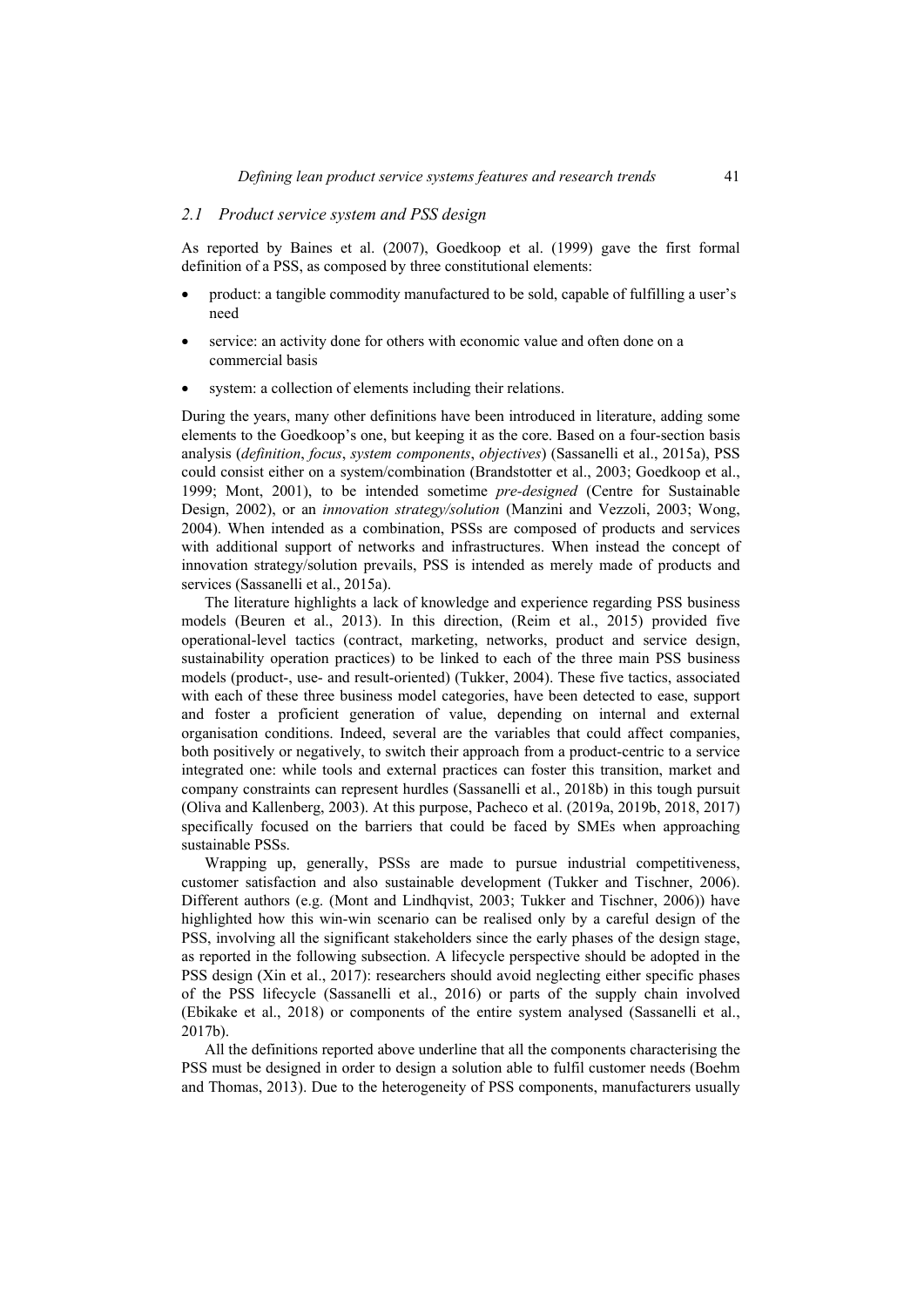adopt methods based on a traditional engineering perspective to design and develop their solutions: while tangible parts are engineered, the intangible elements are developed through intuitive processes and methods (Cavalieri and Pezzotta, 2012). These gaps claim for additional empirical research.

# *2.2 Lean thinking and lean product development*

The root of lean thinking, residing in "creating more value, defined from the customer's perspective, while consuming fewer resources" (Womack and Jones, 1996), practically finds its natural application in the product development domain. Indeed, product development has the final aim of generating knowledge to be reusable to create profitable value streams into a product (Ward, 2007). Moreover, since customers are no more satisfied with simple products or services, customer value is gradually shifting from a pure product (or service) to an integrated solution, named PSS (either product- or useand result-oriented). As a result, nowadays, product development cannot be limited anymore only to physical products: it is in charge to lead innovation into the delivery of PSS through a suitable problem-solving process.

Wrapping up, lean product and process development can be categorised into three main components (Rossi et al., 2017):

- 1 Creating value: value is everything the customer is willing to pay for and, conversely, wastes represent those activity using resources without bringing any value for customers. In product development value streams are generated for all the downstream operations. Indeed, these value streams should assure the manufacturing and delivery of the product (and/or service) for which the customer is willing to pay. To do it effectively and efficiently, usable knowledge is created, becoming itself value for both product development and the entire organisation (Ward, 2007).
- 2 Value as knowledge and learning: a value creation process, based on knowledge reuse, becomes highly efficient and effective, since it fosters the creation of always more improved and valuable products (and/or services) representing value for the customer. Trade-off curves, limit curves, standards, A3s, checklists, guidelines and others tools avoid mistakes in the late phases of design, postponing decisions at the appropriate time and based on proven knowledge and data (Ward, 2007).
- 3 System integration (process-people-technology): process is a sequence of tasks required to take a product from concept to launch, aiming at creating value for the customer and avoiding actions that cause waste. People includes both selection and training of engineers and their learning patterns, facilitated by the chief engineer: collaboration and exchange of knowledge foster cross-functional integration and communication of different expertise within the organisation, leading to a concurrent engineering process. Finally, technologies incorporate design and manufacturing supporting tools (computer-aided design systems, machine technology and digital manufacturing), and also soft tools supporting the efforts of people during the development process.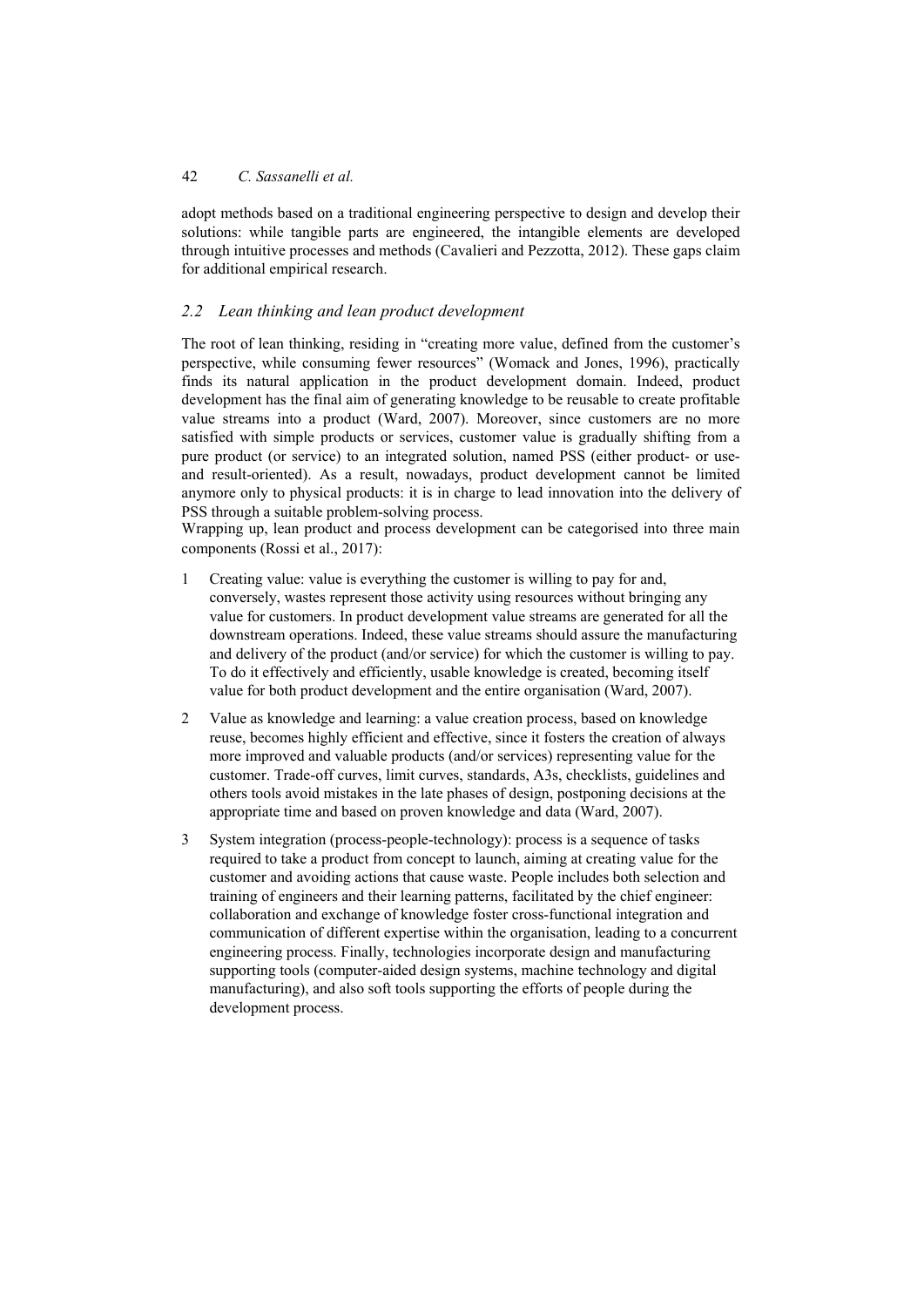## *2.3 Lean thinking applied to PSS*

Along the years, lean theory contributed with a plethora of methods and tools developed both for product and service design also trying to adapt some of them from a tangible to an intangible dimension and vice versa (Sassanelli et al., 2015b). Based on what stated by Baines et al. (2007), who said that the majority of the PSS development methodologies embed in their structure some characteristics that are typical of concurrent engineering and lean product development theories, Sassanelli et al. (2015a) attempted to verify, not systematically, how lean thinking approaches are popular in the PSS design scientific literature: even if none of the contributions selected cites lean thinking explicitly, they were able to identify the lean methods adopted. Concurrent engineering, effective knowledge management (KM) and waste identification and value focus (expressed on both 5C and standardisation principles) were considered the concepts affecting most the PSS development process. In particular, the analysis underlined that concurrent engineering is the most appropriate approach to manage the PSS design process, supporting the identification and the definition of the most appropriate integration of components and services, aiming at the resolution of the possible design trade-off along the whole development process, stage-by-stage. Effective KM generally impels the adoption of IT solutions, either as a collaborative design platform or as simulation IT-based tool. Waste elimination and value identification are based on the application of methods and tools for eliminating wastes, like the 5C approach (clear out, configure, clean and check, conformity, custom and practice), or for supporting standardisation practices, which foster continuous improvement awareness.

Even though something has already been discussed so far in literature, further investigation is still needed to clarify which of these approaches could be suitable to support the PSS development in a systematic way. Based on Sassanelli et al. (2015b), tools already adopted in the service domain are also functional to the PSS development: value stream mapping and process modelling (allowing visual management and waste elimination), multifunctional teams and ICT, have been considered strategic to understand the real needs better and listen the 'voice' of the customer also in the PSS domain.

#### *2.4 Research questions*

The research context clarification phase, illustrated in the previous subsections, supported a better definition of the research objective, i.e., first of all to investigate the current status of research in the lean PSS design and development research context. Linked to this main objective, this paper wants to provide a clear definition of lean PSS and outline the research agenda of this very recent stream.

Based on the objectives reported, the following research question (RQ) has been formulated:

RQ1 What is lean PSS?

In order to be able to answer to this research questions two more punctual research questions have been defined

RQ1.1 Which are the main research categories in the area of lean PSS? How lean PSS design contributes to this research context?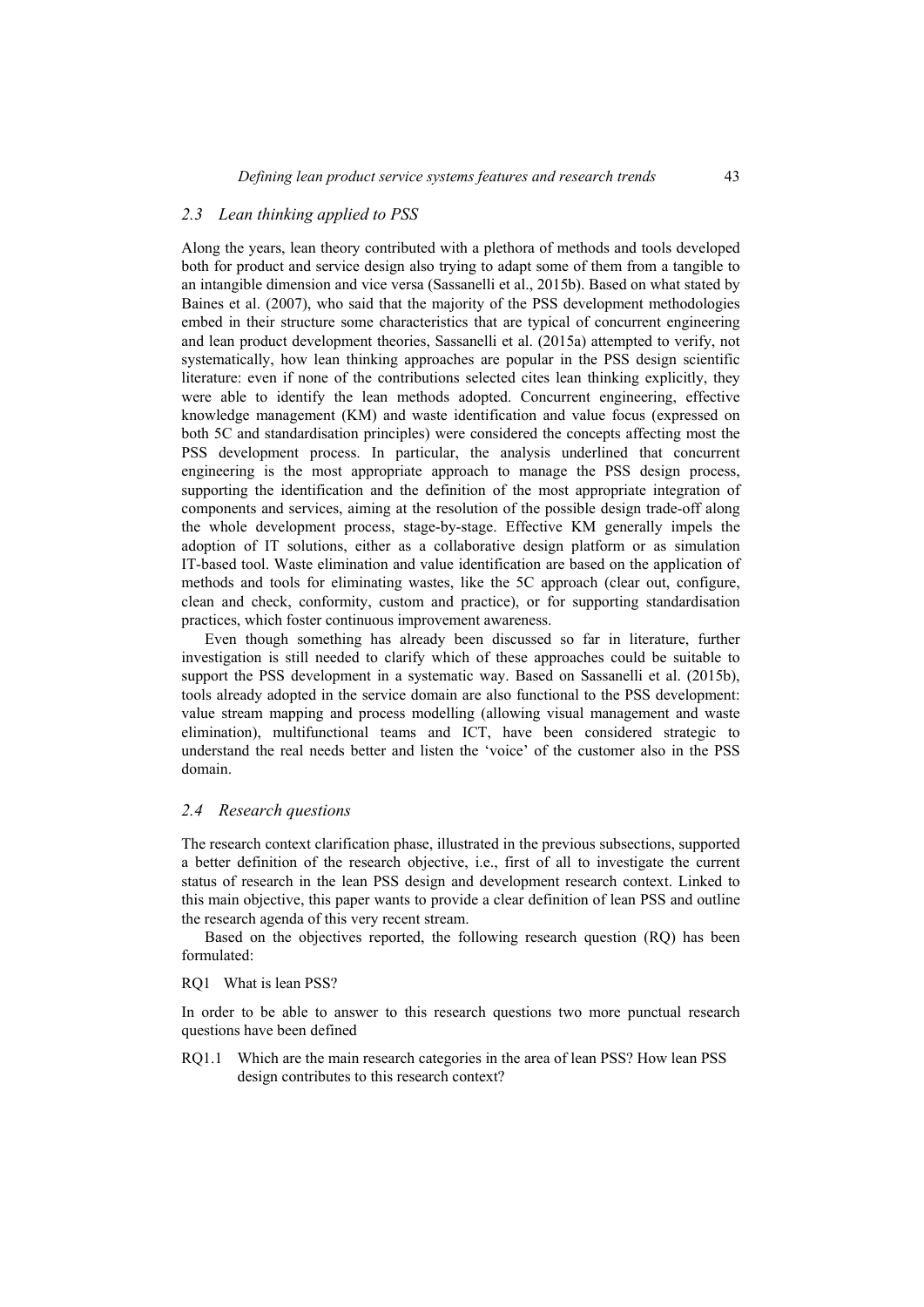RQ1.2 Which are the opportunities related to this new research topic?

In the next section, the research methodology entitled to answer to the defined RQs is reported.

## **3 Research methodology**

In order to answer to the aforementioned RQs, a research methodology has been adopted. In particular, a systematic literature review (Brereton et al., 2007; Sassanelli et al., 2019; Smart et al., 2017; Software Engineering Group, 2007) has been conducted to analyse the evolution and the trends of this rising research stream, launched in the recent years through two main seminal papers (Baines et al., 2007; Sassanelli et al., 2015a), also analysing its application in the development and design context.

Thus, the keywords, 'lean' and 'product service system' (and its acronym 'PSS') have been used to detect all the documents contributing to the definition of the lean PSS research context. In addition, authors took in account also 'development' and 'design' among the main keywords for this research since the considered seminal articles focused on these two specific phases, indicating the methods and practices related to the beginning of life as the most strategic ones to discover the relationship between lean thinking and PSS (Table 1).

| Search                                            | Science<br>Direct | Scopus        | Web of<br>Science |
|---------------------------------------------------|-------------------|---------------|-------------------|
| 'lean product service system'                     | 14                | 24            |                   |
| 'lean PSS'                                        | 11                | 13            | 6                 |
| 'lean PSS design'                                 | 8                 | 10            | 5                 |
| 'lean product service system design'              | $\theta$          | $\Omega$      | $\Omega$          |
| 'lean' AND 'PSS design'                           | 4                 | 65            | 8                 |
| 'lean' AND 'product service system design'        | 24                | 75            |                   |
| 'lean product service system' AND 'design'        | 13                | 24            |                   |
| 'lean PSS' AND 'design'                           | 11                | 12            | 5                 |
| 'lean PSS development'                            | 1                 | $\theta$      | $\Omega$          |
| 'lean PSS' AND 'development'                      | 12                | 4             |                   |
| 'lean product service system' AND 'development'   | 14                | $\mathcal{D}$ |                   |
| 'lean product service system development'         | $\theta$          |               | $\theta$          |
| Total                                             | 112               | 230           | 29                |
| Total after selection based on the three criteria | 24                | 26            | 14                |
| Total (avoiding redundancies among DBs)           |                   | 31            |                   |

**Table 1** Literature review searches by keywords

In particular, Figure 1 fully explains the research strategy adopted in the systematic literature review: searches on Science Direct, Scopus and Web of Science databases (using the 11 strings reported in Table 1) led to 371 results. Moreover, 37 documents were detected through cross-referencing processes and 12 through manual search. Finally, seven more serendipity or recommended by experts documents, deriving from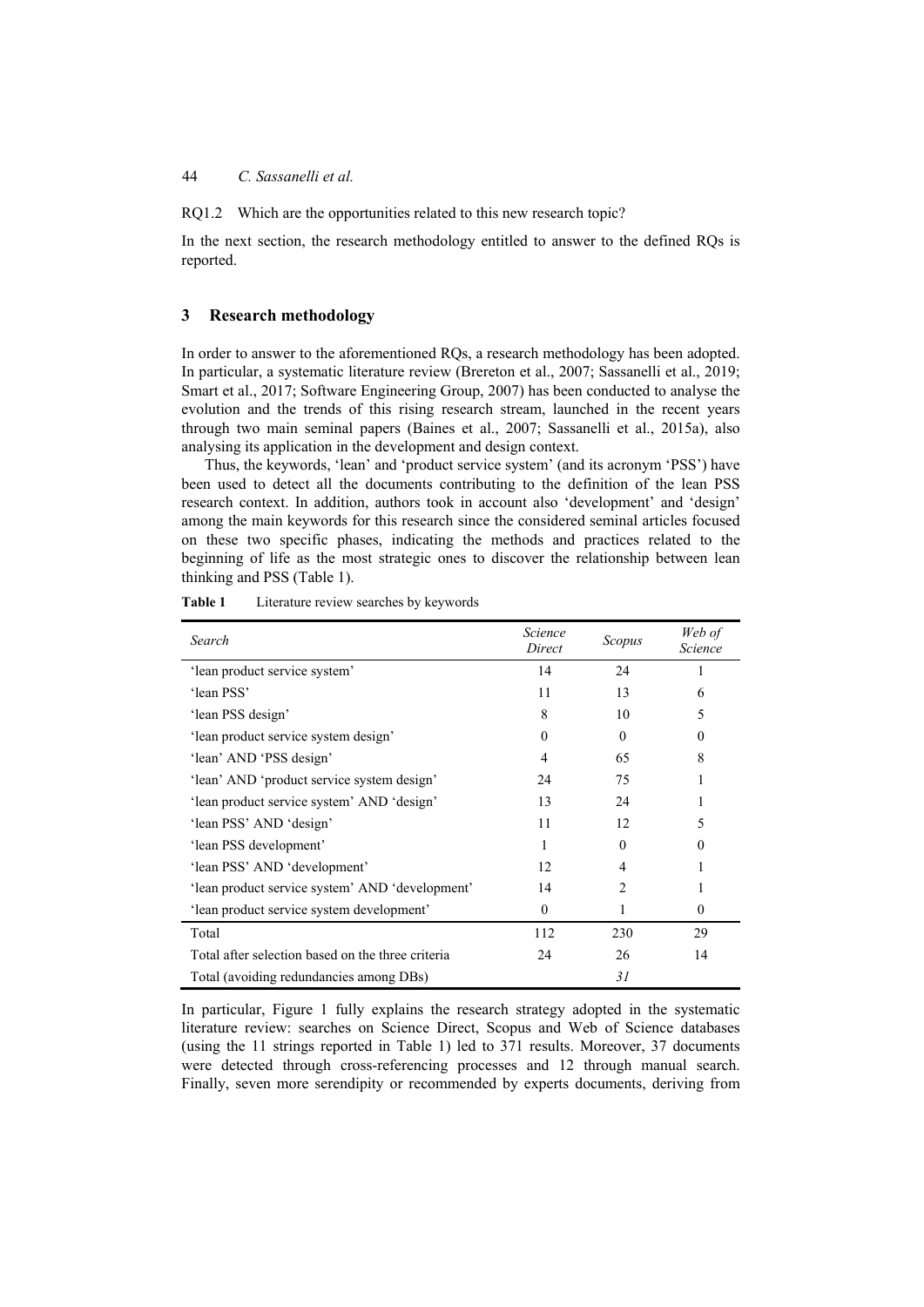both the contexts of lean thinking and PSS, were added to the list. The total amount of papers found has then been selected based on three main analysis criteria:

- 1 by redundancies detection and removal (among both searches and databases)
- 2 by title, abstract and keywords analysis
- 3 by entire manuscript analysis.

Through the criteria application, the total amount of documents found was reduced to a final set of 31 selected articles that have been deeply analysed by two authors (to avoid bias of interpretation during the review).

Thus, based on the results of the literature analysis performed, gaps and opportunities disclosed by the adoption of lean thinking in the specific context of PSSs have been unveiled, clarified and defined. This opens the room to further researches in the upcoming research context of lean PSS.





### **4 Current state of the art: sample description and analysis**

In this section, the results of the systematic literature review, aimed at investigating and exploring the concept of lean PSS, are reported.

First of all, current findings say that authors' interest in lean PSS topic had a surge especially during the last years: this can be explained by the fact that manufacturers are always more absorbed by the service economy, often recurring to PSS business models to adjust their structure and shift towards servitisation. Moreover, two seminal papers have been identified (Baines et al., 2007; Sassanelli et al., 2015a). Figure 2 provides the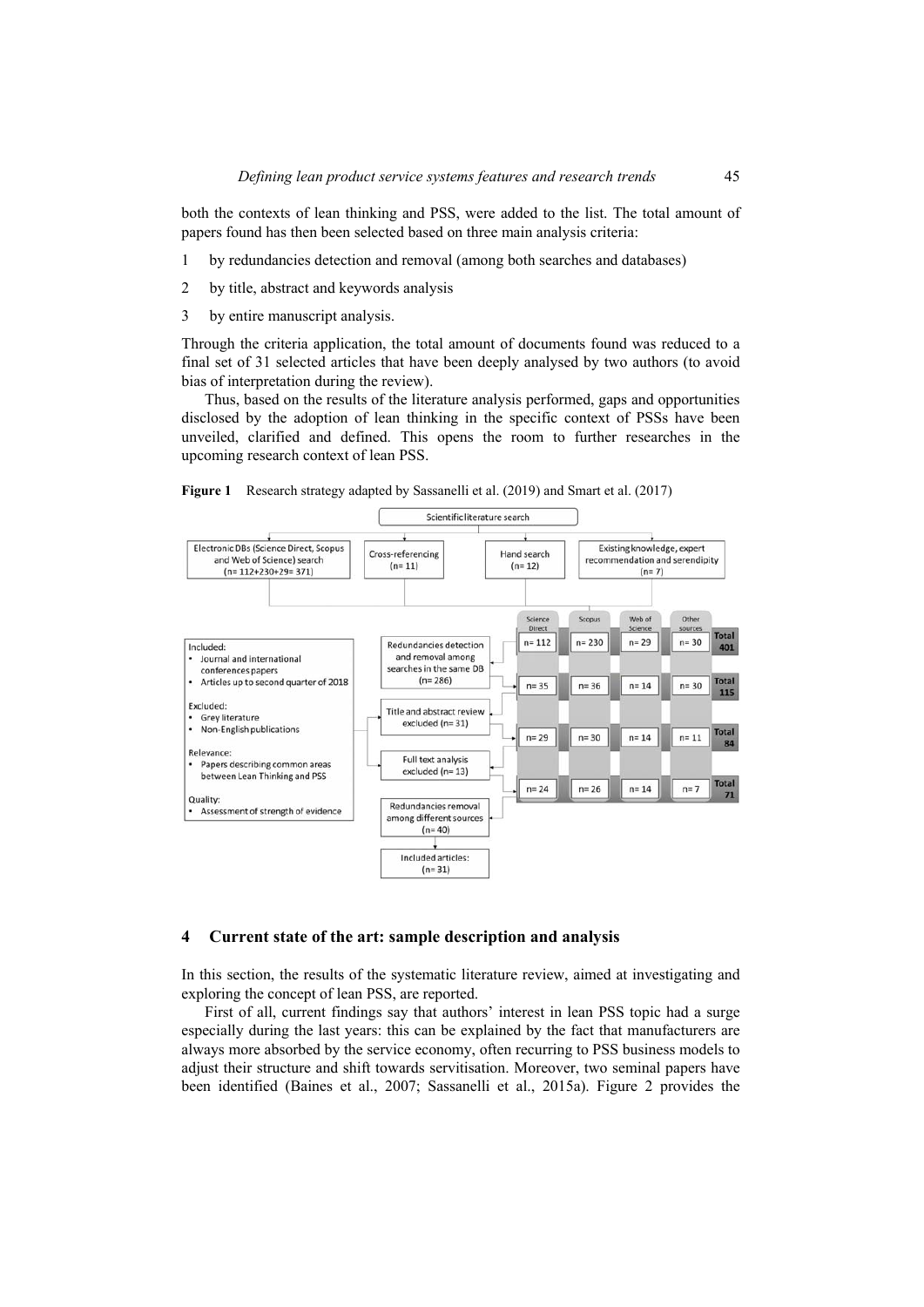general publications trend, displaying how the papers considered in the literature review started exactly after the advent of these two main publications and had a continuous increase along the following years.



Figure 2 Historical series of results by year (see online version for colours)

A total of eight articles (25.8%) were published in scientific journals [i.e., CIRP Journal of Manufacturing Science and Technology (2), Journal of Cleaner Production (1), International Journal of Product Lifecycle Management (1), Journal of Manufacturing Systems (1), International Journal of Product Development (1), International Journal of Agile Systems and Management (1), International Journal of Advanced Manufacturing Technology (1)]: it cannot be detected a preferred journal among those involved in this research context. Instead, 23 (74.2%) were published in proceedings of scientific conferences (most of them published in Procedia CIRP of the Conference on Industrial Product-Service Systems): the majority of these works are indeed conceptual papers and further improvements are needed.

Then, considering the nationality of authors, the highest number of contributions comes from European countries (93.5%), followed by Brazil and Mexico. Considering the nationality of the articles' first author, Italy is the major contributor, with 11 documents (35.5%), followed by Greece with six (19.35%), Sweden with four (12.9%) and Portugal and UK, both with three (9.7%).

The analysis of keywords reported in the articles led the authors to the definition of five macro-categories in which the lean PSS research context could be declined, answering to the RQ1.1. In Table 2, starting from the first level keywords linked to each of the five macro-categories, the related characterising second level keywords are grouped to unveil the collateral streams and topics.

This analysis reveals that the majority of the contributions selected in the literature review, 22 of 31, are aimed at improving the development phase of PSSs, also sometime focusing on the concept and detailed design phase. This is in line with what previous authors have mentioned, instead, three of them want to explore the link between lean and production/service operation. A last stream is also focused on the PSS leanness evaluation and the provision of consistent KPIs, most of the time aimed at supporting the development phase of PSSs (Figure 3).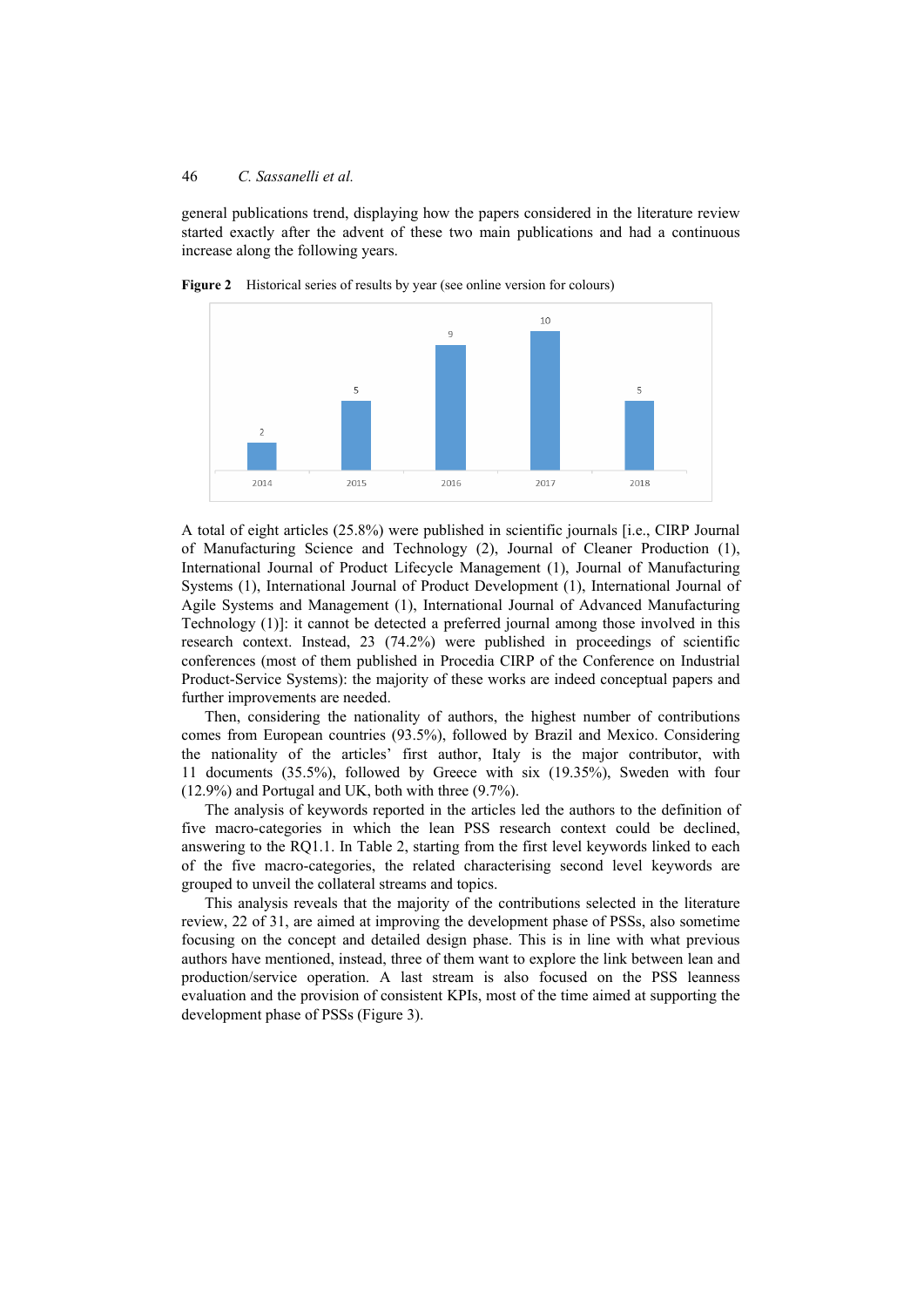|                                                   | Category 1                                                                                       | Category 2                                                                                                                                                                       | Category 3                                                                                                                                                                                                                                  | Category 4                                                            | Category 5                                                                      |
|---------------------------------------------------|--------------------------------------------------------------------------------------------------|----------------------------------------------------------------------------------------------------------------------------------------------------------------------------------|---------------------------------------------------------------------------------------------------------------------------------------------------------------------------------------------------------------------------------------------|-----------------------------------------------------------------------|---------------------------------------------------------------------------------|
| 1st level<br>keywords                             | $\bullet$ Conceptual<br>design<br>• Preliminary<br>design                                        | service<br>system<br>(LeanPSS)<br>• Design for $X$<br>• PSS design<br>and<br>engineering<br>• PSS design<br>$\bullet$ Design<br>guideline<br>$\bullet$ Concurrent<br>engineering | • Lean product • Lean product<br>service system<br>development<br>$\bullet$ Lean<br>implementation<br>• PSS lean<br>design<br>methodology<br>$\bullet$ PSS<br>development<br>$\bullet$ Engineering<br>environment<br>• Integrated<br>design | • Leanness<br>$\bullet$ KPI<br>• Lean rules                           | • Lean service<br>• Lean production                                             |
| 2nd level<br>keywords                             | • Value<br>driven<br>design<br>• Value<br>model<br>• Integrated<br>product-<br>service<br>design | $\bullet$ Eco-<br>innovation<br>$\bullet$ Context<br>sensitivity<br>$\bullet$ TRIZ                                                                                               | • Sentiment<br>analysis,<br>$\bullet$ Circular<br>economy,<br>• Value<br>co-creation<br>• Sentiment<br>$\bullet$ Context<br>sensitivity<br>$\bullet$ Customer<br>$\bullet$ Opinion<br>• Feedback data                                       | $\bullet$ Knowledge<br>management<br>$\bullet$ Context<br>sensitivity | • Remanufacturing<br>$\bullet$ Circular<br>economy<br>• Knowledge<br>management |
| Resulting $\bullet$ PSS<br>topic of<br>categories | concept                                                                                          | $\bullet$ PSS design                                                                                                                                                             | $\bullet$ PSS<br>development                                                                                                                                                                                                                | • PSS lean<br>evaluation<br>and KPI                                   | • Lean service<br>operation and<br>lean production                              |

**Table 2** Keywords analysis



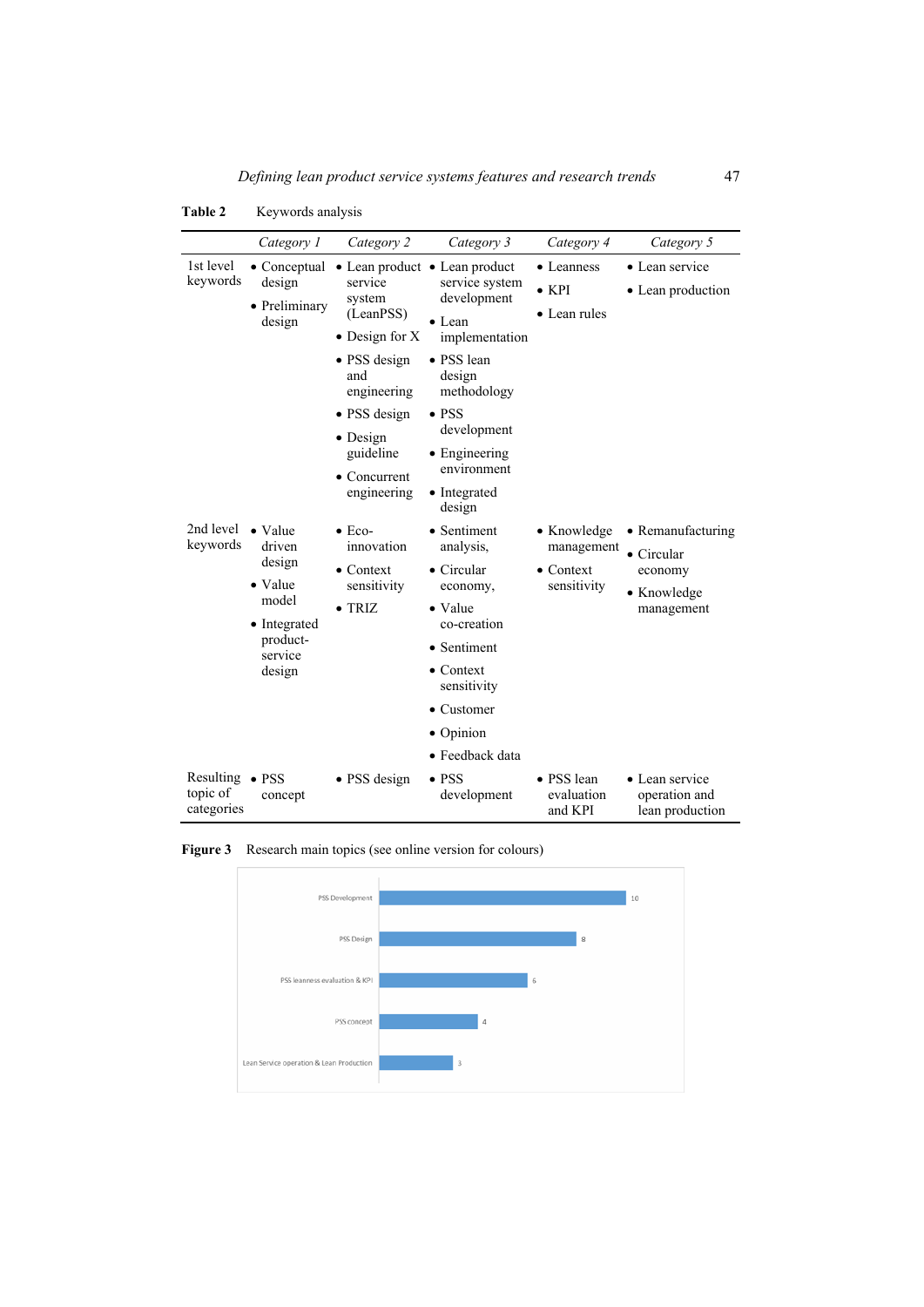



Figure 4 also shows the research approaches adopted in studying lean PSS in its different declinations. It confirms that the majority of the papers proposed an analysis/framework/platform/method, most of the time at a conceptual level and thus still needs further improvements. However, 13 of them (41.9%) also supported their theoretical results with industrial applications: case studies and application cases were indeed used to validate and give practical relevance to the researches.

From this, it can be deduced that lean PSS is a recent concept: it represents a niche research context mostly deriving from the application of lean thinking to the design and development of PSSs. Academic interest in exploring this area is continuously rising, sometimes also involving practitioners through application cases and case studies.

More in detail, the authors want to remark that the research topic aiming at investigating lean PSSs, with a particular focus on the development and design perspective, was raised by Baines et al. (2007) who stated that the majority of the methodologies proposed in literature for PSS design and development "have a clear heritage in concurrent engineering and lean product development methodologies: identification of customer value, early involvement of the customer in the system design, effective communication, information sharing, and continuous improvement". This statement brought researchers to slowly increase their awareness about the value of lean thinking also in the PSS context and in particular in its development. The first valuable analysis conducted to verify the validity of this important statement, investigating the common points between the two research contexts, was conducted by Sassanelli et al. (2015a): they defined which aspects belonging to lean thinking are already applied in PSS development, also uncovering shortcomings and deficiencies of the methods proposed by the scientific literature so far. In Sassanelli et al. (2015b), it was also defined which lean thinking aspects could positively affect PSSs development and which tools could be more suitable to develop lean PSS, with the final aim to provide companies with best practices improving the PSS development processes performances in a more systematic way.

One year before, Meuris et al. (2014) highlighted the importance of specific IT-based tools as an intrinsic value in the establishment of a lean Industrial PSS design process, with the introduction of metrics and the discovery of hidden information in a local and functional deployed design process. Moreover, Elnadi and Shehab (2015) examined for the first time the factors determining the successful implementation of lean practices in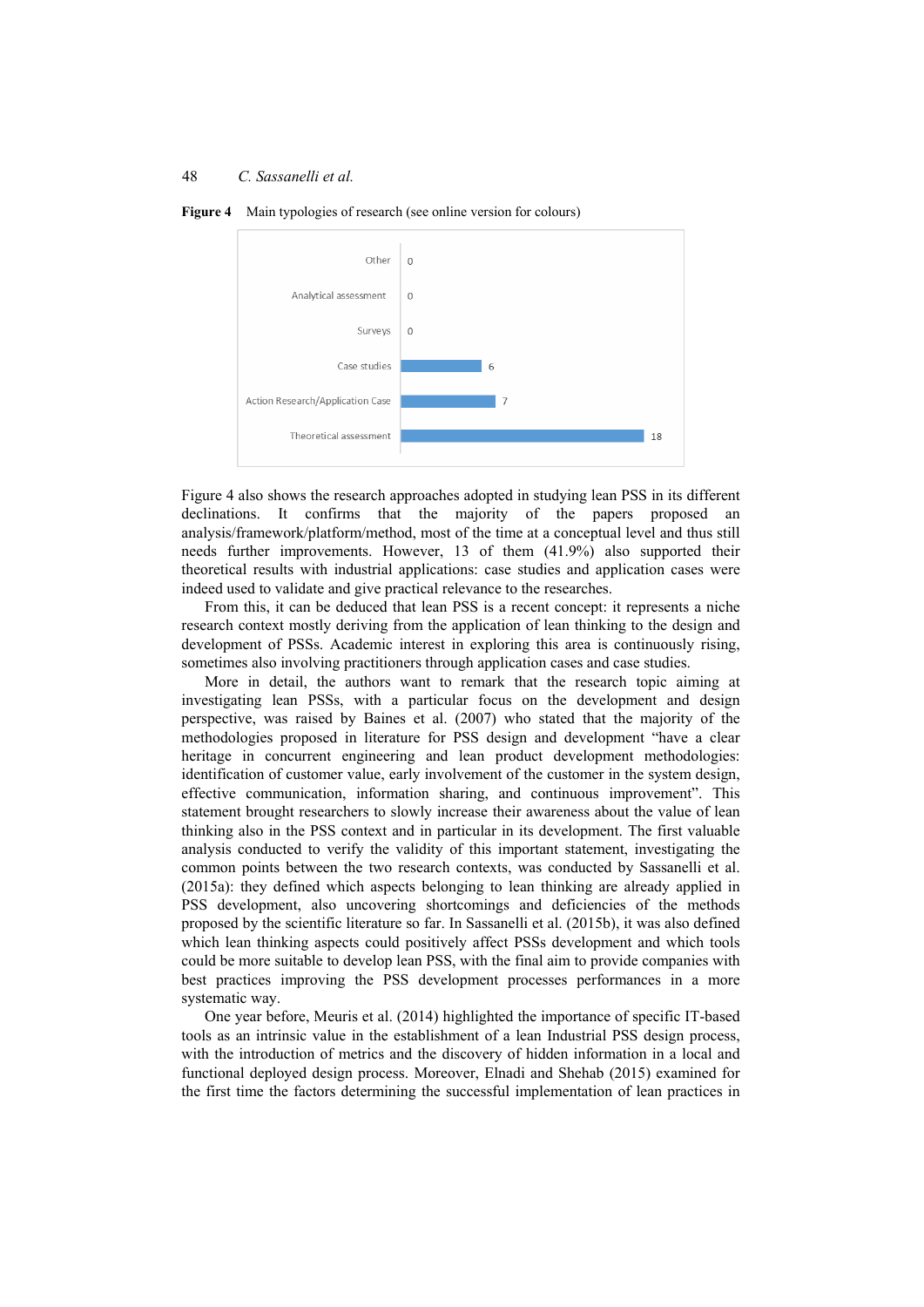PSS: the main enablers detected were management status, work process, customers' relationship, employees' status and, finally, suppliers' relationship.



**Figure 5** Dimension scheme of lean PSS research context

As shown in Figure 5, among the articles selected, lean was introduced to enhance several lifecycle phases (concept, design and development, production and service operation) but also to support their monitoring and evaluation through KPIs definition. In the following, each of these macro topics is described.

## *4.1 Category 1: PSS concept*

Starting from the concept phase, Bertoni et al. (2015) discussed about gaps and opportunities for cross-pollination between value driven design (VDD) and lean product service development (LPSD) to stimulate the use of value-driven method and tools since the concept phase of PSSs. Through the concurrent use of these two approaches, they highlighted the relevance of value innovation methods and tools (as value models, value visualisation and knowledge maturity) as boundary objects for cross-functional discussion and decision making. Their final aim was to raise decision makers' awareness about the 'value' of different design alternatives in the early stage of PSS development when decisions affect the major part of the value created. Belonging to the same research stream, Panarotto et al. (2016) provided the results of experimental activities aiming at investigating the role of 'value models' as 'boundary objects' facilitating cross-functional discussions in the PSS conceptual design phase. They found that, compared to traditional requirement checklists, value models highlight activities related to the clarification of the problem domain and needs and of the lifecycle aspects of a solution concept. They also have the ability to facilitate cross-boundary discussion in the early phases of the PSS design process and to act as boundary objects that provide a common platform for knowledge sharing within the cross-functional team. In another of their works, Bertoni et al. (2016) elaborated the gaps and opportunities for adopting VDD for PSS,

*Source:* Smart et al. (2017)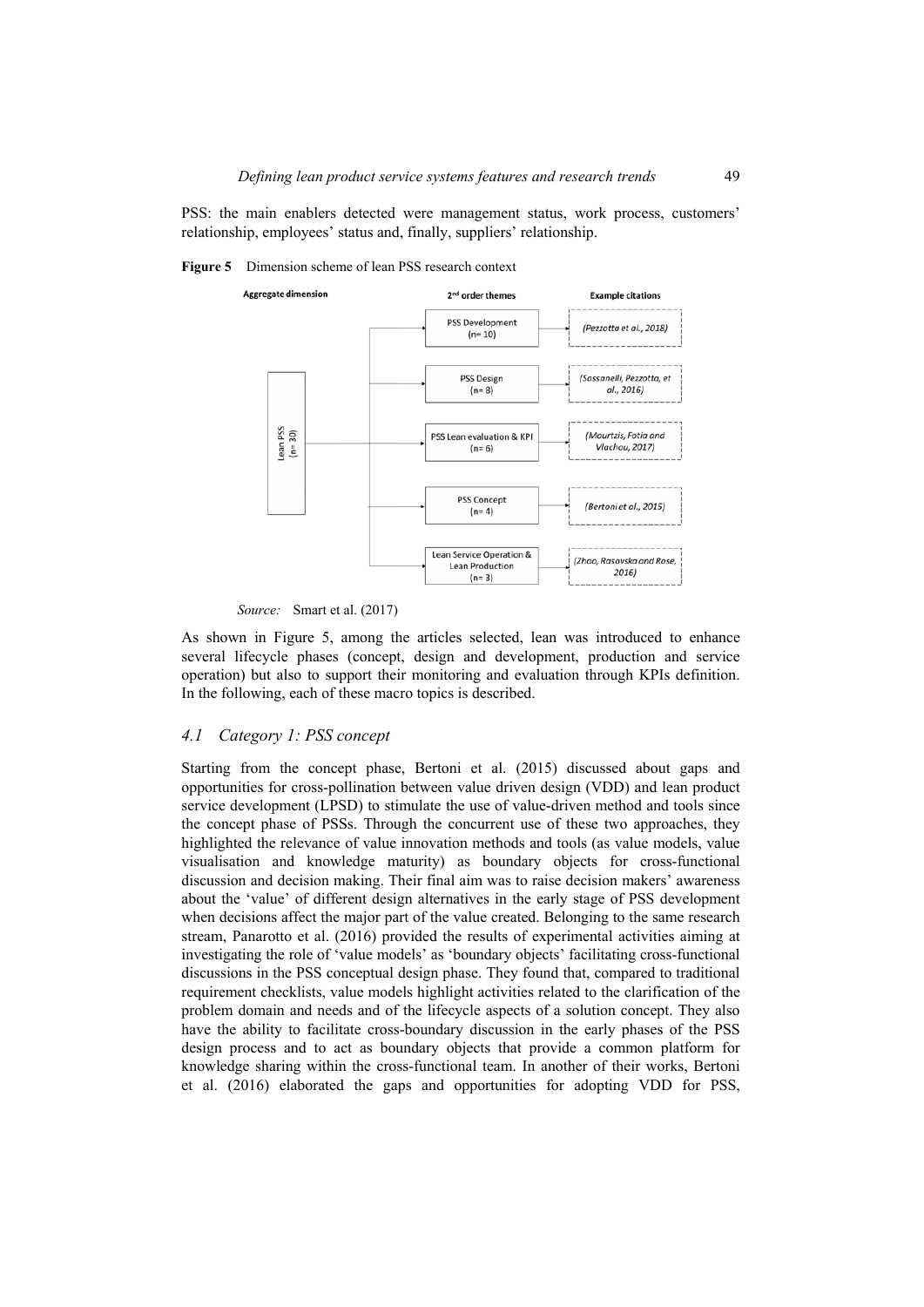highlighting the opportunity for introducing optimisation models from VDD in the PSS design process, with more qualitative value assessment logic. The conclusion of this research is the proposition of a methodological approach, also applied and verified in aerospace and road construction equipment sector industries.

Haber and Fargnoli (2017) proposed a novel procedure, the functional engineered product-service system (FEPSS), based on morphological thinking to conceptualise PSS offerings, it is effective in merging stakeholders' needs, development activities, as well as products and services elements enclosed in the solution.

## *4.2 Category 2: PSS design*

More are the contributions fostering the adoption of lean practices in PSS design.

Pacheco et al. (2016) proposed a model enabling the use of analytical tools, with impact in eco-innovation based on TRIZ and lean PSS, to identify, eliminate and reduce waste: the TRIZ can give an important contribution in the eco-innovation in a lean PSS design.

Sassanelli et al. (2016) proposed the design for product service supportability (DfPSSu) approach, integrating DfX approaches in the concept of lean design for enhancing the serviceability of the product. Based on a framework proposed in literature by Dombrowski et al. (2014), the aim of this approach is to support the service provision since the PSS design phase. DfX approaches are used under a lean perspective as a connection to derive the required product properties (e.g., user-friendliness, maintainability) from an appropriate set of concrete product characteristics (e.g., dimensions, materials, structure or shape) and inverted. DfPSSu approach requires a synergic use of several criteria that have to be satisfied with a lifecycle perspective to meet the different stakeholders' needs, with the final aim of systematically integrating product and service components, mainly modifying the product and the supporting infrastructure parts more to better support the service during their lifecycle.

Based on this approach, Sassanelli et al. (2017a, 2017b) proposed a methodology generating new design for X (DfX) guidelines to support the early integration of service features already in the product design of PSS. This methodology can raise engineers' consciousness in designing PSSs in a systematic and integrated way and provides insights into the link between the design process of PSS and the design knowledge generation in terms of guidelines and rules. The methodology has been tested in two applications cases belonging to two different industries (machinery for shoes production and mould making). Furthermore, Ebikake et al. (2018) investigated the place of design for supply chain (DfSC) into the DfPSSu concept to explore DfX from a value creation perspective. That is because DfSC encourages innovation in linking product design, process design and SC design together, according to the Concurrent Engineering paradigm. Finally, Sassanelli et al. (2018a), grounded on a combination of lean and DfX-based theories, also aimed at improving the knowledge formalisation and sharing with the support of IT tools. The lean design rules tool (LDRT) is able to manage the PSS design knowledge generated. It was proposed to be integrated into a more holistic engineering environment able to interact with product lifecycle management (PLM) systems.

Also Mourtzis et al. (2016c), with the aim to enhance the knowledge exchange and the collaborative process of PSS design, proposed a conceptual eco-innovative framework for lean PSS design, explaining how enabling technologies such as cloud technology, social media and networking, knowledge management, and context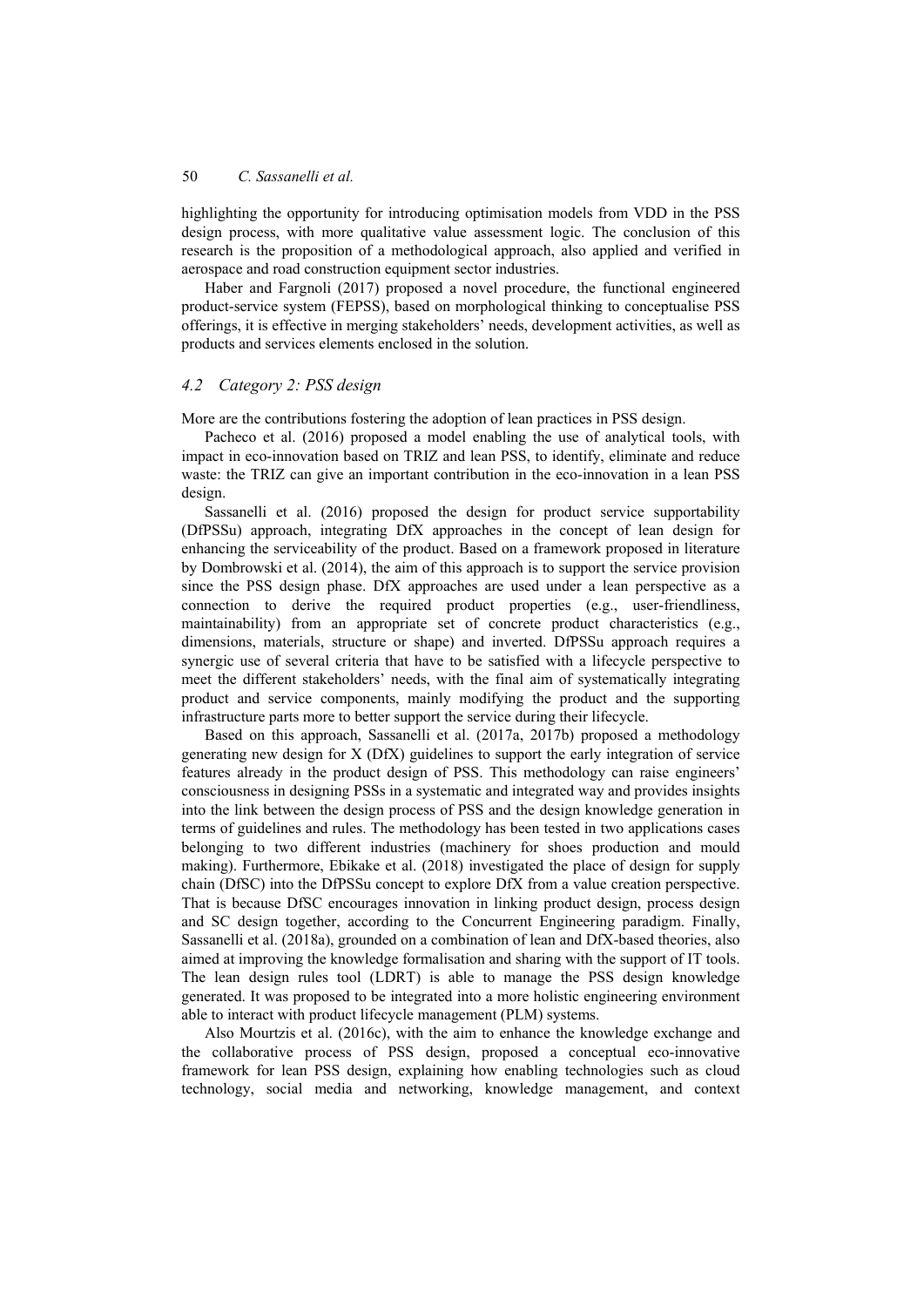sensitivity could be combined for the improvements of PSS design and evaluation procedures.

### *4.3 Category 3: PSS development*

As in the design phase, also in the PSS development phase there is room to use lean thinking in a proficient way.

Neves-Silva et al. (2016) proposed the DIVERSITY approach, consisting of a methodology and engineering environment supporting companies in using social media to realise a context-sensitive lean design process of PSSs. It supports the complete value chain to enable interaction with customers and consumers, fostering customisation of features and services, and even co-design. DIVERSITY aims at providing a cloud-based engineering environment and a set of methods/tools to support the collaborative design of PSS based on the knowledge captured and shared across the value-chain actors and the PSS life cycle. It relies on a combination of four main areas of research: lean PSS design; key performance indicator (KPI) assessment; context sensitivity; and sentiment analysis. Pina et al. (2017) focused on the last of these elements, trying to solve the issue to efficiently merging and showing information coming from customers in a meaningful and straightforward way to the designer of new products and systems. By identifying important parameters in posts and opinions, data becomes easier to be categorised and, consequently, comfortably detected by a designer. Campos et al. (2018) presented a software platform that supports companies in developing PSSs using feedback information collected across the value chain.

Sala et al. (2017) proposed the PSS lean design methodology (PSSLDM), considering the entire PSS lifecycle, from its conceptualisation (stating form customers' needs) to the monitoring of its performance (once released on the market), to improve its design and to detect possible future improvements. With the aim of supporting companies in exploiting the PSSLDM, the DIVERSITY platform, an aggregation of tools that cooperate in designing a PSS properly, has been introduced: Sala et al. (2018) presented their application in CAREL SpA, highlighting their benefits. In order to better exploit the power of the PSSLDM and of the connected DIVERSITY platform, Pezzotta et al. (2017), provided an analysis of how customers and other stakeholders can be involved in value co-creation activities in a collaborative PSS development process, and detected which methods should be used to achieve their active participation in value co-creation. Their final aim was to shift the focus of PSS development approaches from a customer-centric perspective to a stakeholder-centric co-creation one.

Romero and Rossi (2017) made a further step introducing the concept of circular lean product-service systems (CLPSSs). They demonstrated the compatibility of circular economy and lean principles in the context of PSSs: their integration foster customer-oriented solutions minimising resources consumption and enhancing the ultimate value-added to the end-user, contributing to both manufacturing and design phase enhancement.

Finally, Pezzotta et al. (2018) introduced the product service lean design methodology (PSSLDM), explaining how the different methods supporting its conduction contribute to design an integrated PSS properly: they are linked by lean rules in each of its phases (starting from customer analysis, going through solution concept and detailed design, until the offering analysis) and better supporting the detail design of both product and service components.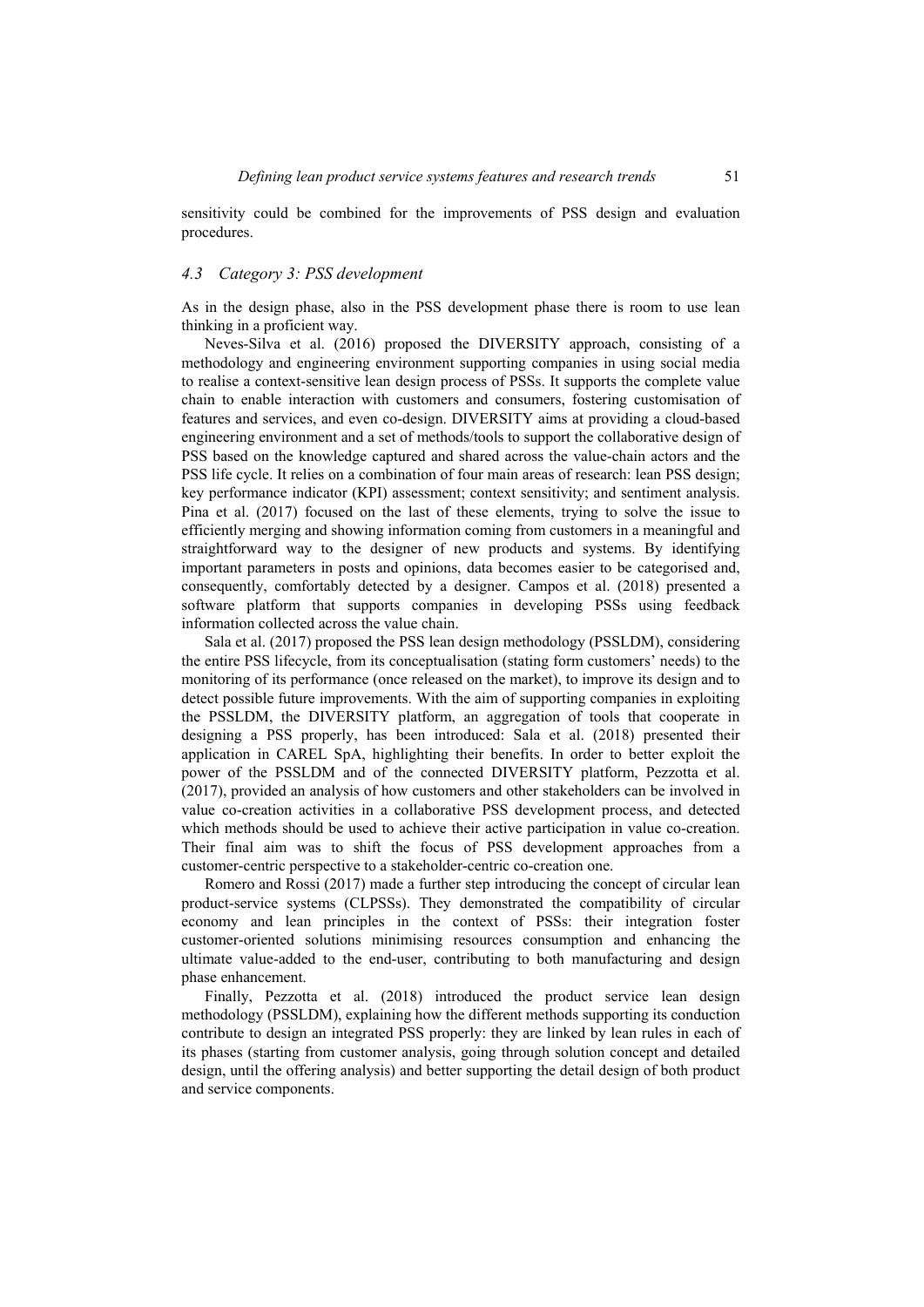# *4.4 Category 4: PSS lean evaluation and KPI*

As evident from the results of this literature review, PSS lean evaluation and KPI has been considered a relevant area for lean PSS design and development.

Elnadi and Shehab (2014) proposed a conceptual model to measure the degree of PSS leanness based on five lean enablers (supplier relationship, management leanness, workforce leanness, process excellence, and customer relationship), declined in 21 criteria and 73 attributes. Based on this model, they proposed an index to measure the degree of PSS leanness in manufacturing companies quantitatively.

Mourtzis et al. (2016a) created a comprehensive and applicable library of lean rules to formalise, identify and classify lean rules. Through lean rules, the designer wants to show how a company can apply lean to all its organisational levels.

Connected to this, Mourtzis et al. (2018) introduced a framework for the evaluation and improvement of the lean PSS design using key performance indicators (KPIs), lean rules, and sentiment analysis, aiming to feed all the stages of PSS development lifecycle. Via a context-sensitivity analysis (CSA) tool, an appropriate set of KPIs is chosen and proposed to the PSS designer. In Mourtzis et al. (2016a), an ontology knowledge model for KPIs and lean rules is proposed to support the CSA. Then, through sentiment analysis the polarity of the customer opinions regarding the PSS offerings is defined. Therefore, lean rules are provided to the designer to guarantee the minimisation of wasteful activities, thanks to the availability of feedback coming from the manufacturing, shop-floor experts and the different typologies of customers.

Mourtzis et al. (2017b) proposed a methodology for improving the leanness of PSS design, through the combination of real-time KPI monitoring with lean principles and practices: the total leanness index (TLI) of the procedures is obtained through a correlation of typical wastes with the metrics used in the calculation of KPIs. The proposed lean rules extraction methodology (LeanREM) automatically provides lean rules to improve the performance of PSS lifecycle phases, based on the assessment of TLI. Moreover, Mourtzis et al. (2017a) proposed a methodology estimating the maintenance time: it is based on KPI monitoring collected in a knowledge repository and processed using a case-based reasoning (CBR) technique. A significant reduction in the number of iterations between customers and the engineering department, improved accuracy of maintenance time estimation and thus an increased customer satisfaction were noticed.

## *4.5 Category 5: lean service operation and lean production*

Regarding lean service operation and lean production, Zhao et al. (2016) proposed a model allowing to link service *muda* (previously detected by Bicheno and Holweg (2016) similar to production *muda* but more related to human factors) with lean tools and KM levels.

Kurilova-Palisaitiene et al. (2018) studied how lean production could be used to tackle remanufacturing process challenges and contribute to shorter lead times in PSS lifecycle. As a result, they detected seven lean-based improvements:

- 1 standard operations, instructions or/and checklists
- 2 continuous flow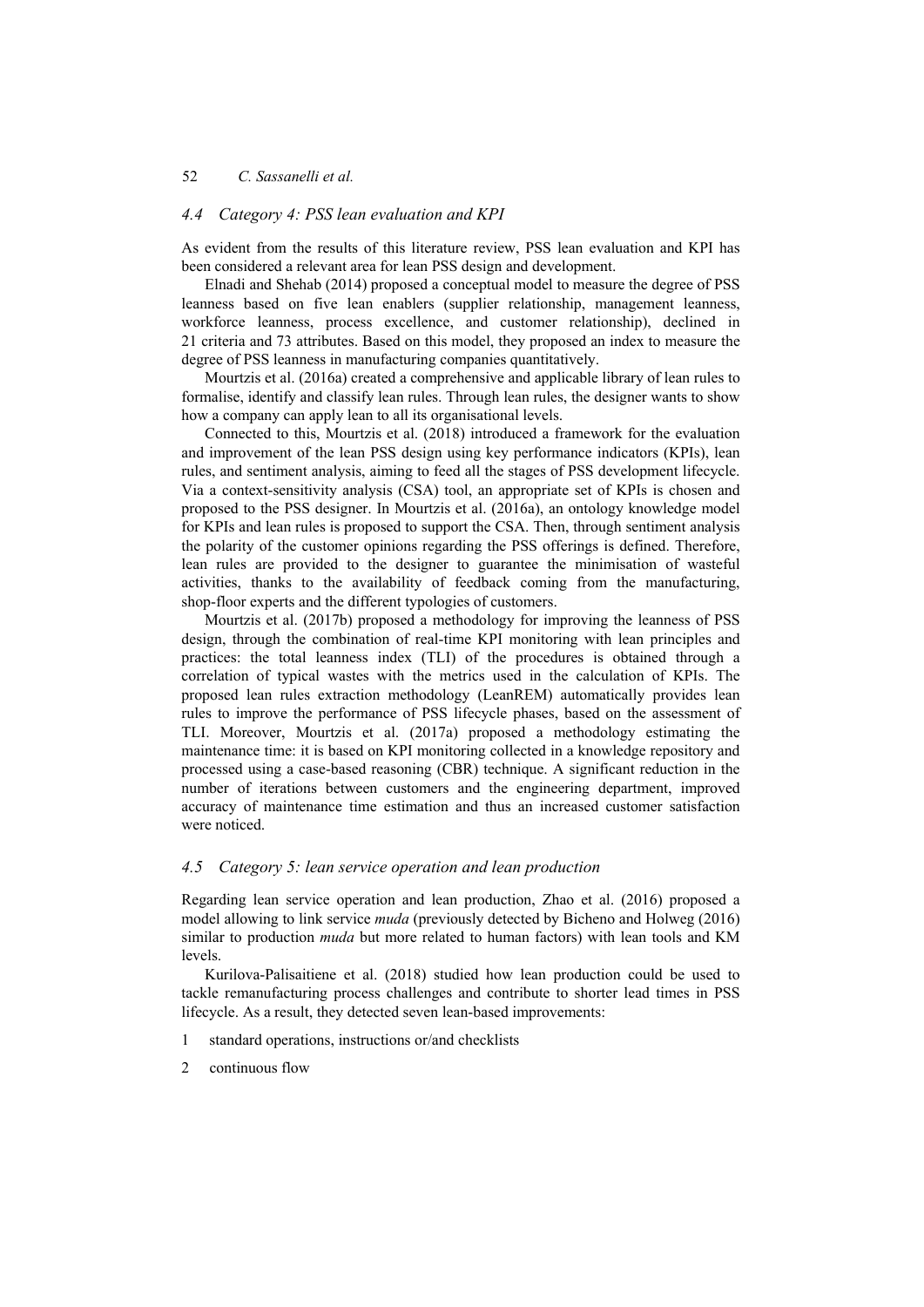- 3 kanban
- 4 teamwork
- 5 factory layout for continuous flow
- 6 employee cross-training and learning through problem solving
- 7 supplier partnership.

Resta et al. (2015) proposed a theoretical framework for the planning and management of lean PSS operations of product-oriented PSSs. Its aim is to support the delivering of value through a PSS solution, also addressing the evolution of PSS providers' organisation and operations both internally and externally to the company and aiding service activities (streamlining the analysis and reengineering of the PSS business model through lean). The proposed framework divides the characteristics of lean product-centric PSS operations in: process and technology, capacity, facilities, supply chain positioning, planning and control, human resources, quality control, product/service range, new product/service introduction, performance measurement, supplier relations, customer relations. However, the authors highlighted that supporting the application of lean methods and approaches to improve PSS operations could not be enough. Indeed, the success in approaching PSS is strictly dependent on the organisation structure and processes of both the company and the value network involved in its delivery. In this context, lean could actively support and affect the change of mindset needed to operate on these elements.

Therefore, the next subsection wants to grasp the opportunities coming from each of the lean PSS categories presented above, also providing an overall interpretation of what is lean PSS, answering to RQ1.2.

## **5 Discussing lean PSS gaps and opportunities**

Starting from the keywords analysis' results reported in Table 2, this section is aimed to define lean PSS and the main streams and opportunities per each lean PSS category detected (*PSS concept*, *PSS design*, *PSS development*, *PSS lean evaluation and KPI*, *lean service operation* and *lean production*).

Based on the literature analysis performed, lean PSS is defined as a value-driven approach pursuing continuous improvement along the entire lifecycle of the integrated PSS provided. Both product and service components, as well the supporting infrastructure and network, benefit from this approach. Its aim is to create value and eliminate wastes occurring along the different phases of the PSS lifecycle, from the design and manufacturing of the product through the provision of the related services up to the disposal. In this context, knowledge, managed through supporting infrastructure (often represented by digital technologies) and networks, represents a key driver to pursue the continuous improvement of the PSS along a long-lasting customer-driven lifecycle. In particular, design knowledge (as DfX guidelines) has been considered a reliable mean to make the product more suitable to support service features according to both customer needs and providers constraints.

In detail, a focus on each category detected is provided to explain this uprising research topic better.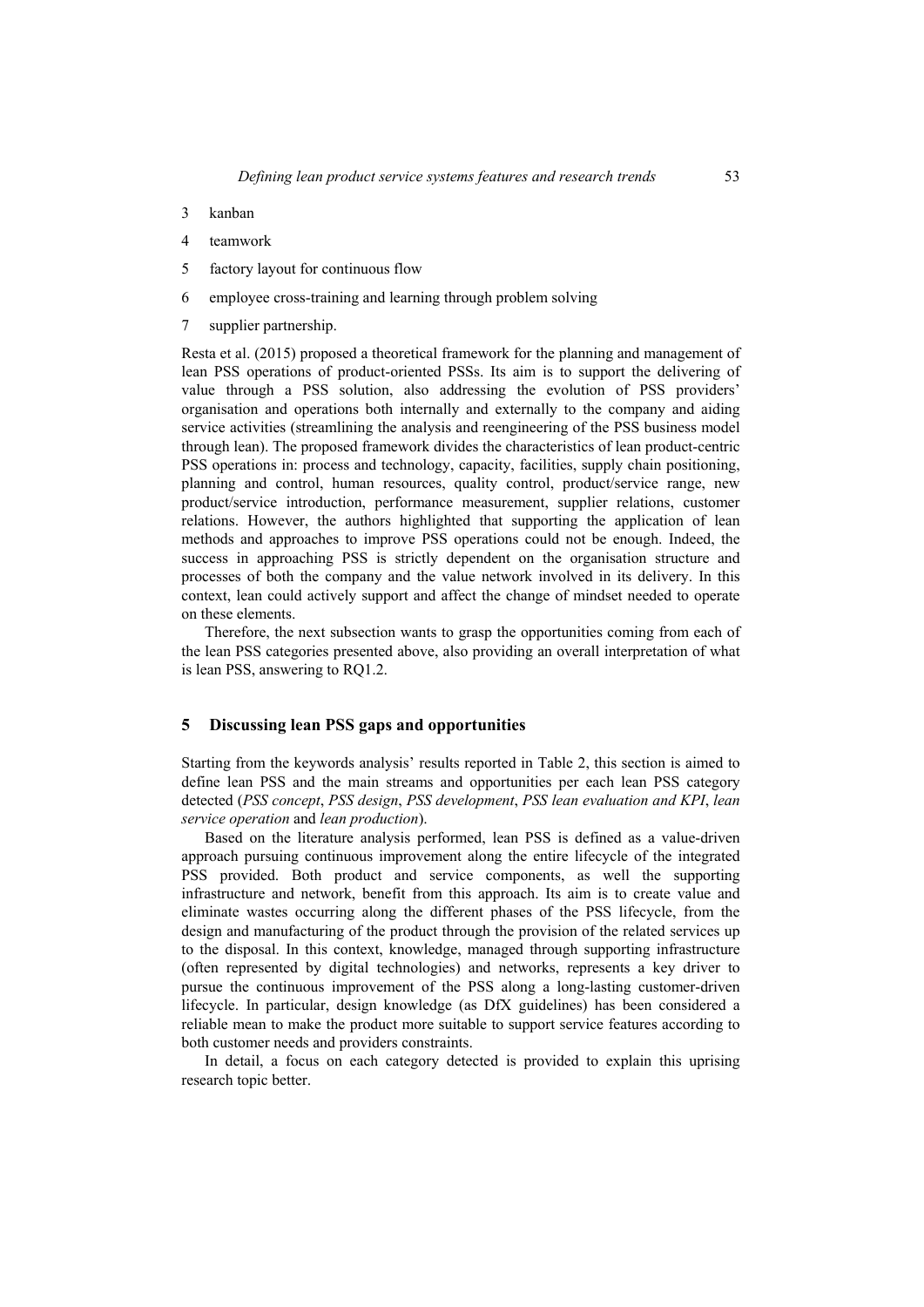PSS concept focuses on the detection of the value for all the downstream operations to enable the delivery to the customer of an integrated solution composed of product and services. In the following phase, the PSS design, problem-solving methods are used to properly address the value previously defined through the support of reusable knowledge: Design for X (DfX) and TRIZ are the means suggested to conduct the solution embodiment, with particular heed to eco-innovation aspects. Moreover, a key role is played by context sensitivity. New enabling technologies (Cattaneo et al., 2017) allow the gathering and analysis of big volumes of data from distributed heterogeneous IT systems and, at the same time, allow PSS design improvements by processing the experiences of the business customers, consumers, designers, shop-floor, and by providing feedback to the design phase.

Indeed, PSS development, which by definition encapsulates concept and detailed design phases, enlightens the importance of the adoption of supporting technologies, under the shape of an engineering environment, to enable a profitable use of the data flows occurring along the PSS lifecycle. In this way, thanks also to more efficient customer involvement and interaction (Kimita et al., 2016), the obtained knowledge (often under the shape of guidelines and rules) is used by designers and engineers to improve, along its entire lifecycle, the PSS to be delivered. In this sense, an additional aim seems to be also the transformation of the PSS lifecycle from a linear configuration to a closed loop, according to the circular economy (CE) paradigm (The Ellen MacArthur Foundation, 2015), avoiding to neglect during the PSS development not only the use and service delivery phases but also disposal.

Indeed, under a lean perspective, also service operation and production remark KM relevance with the final aim of addressing CE, mostly through the concept of remanufacturing.

Finally, in line with all the others categories, PSS lean evaluation and KPI category is oriented at continuously monitoring, through the use of lean rules and KPIs, the entire PSS lifecycle that is fed in each of its stages by the significant amount of feedback and opinions coming not only by business customers and consumers but also by designers and shop-floor.

## **6 Conclusions, research agenda and further researches**

In this article, a systematic literature review regarding the application of lean thinking in the PSS context has been conducted. After defining the characteristics of lean thinking (focusing more in detail on LPD theory) and contextualising them in the PSS domain, the results of the review have been reported: lean PSS has been defined (answering to RQ1) and its main characteristics provided and detailed (replying to RQ1.1).

As first result, it has been found that lean PSS is an already existing area of research, raised in 2007 (Baines et al., 2007) and formally arisen in 2015 (Sassanelli et al., 2015a), but still embryonic and under-investigated, as confirmed by the low number of articles selected in this literature review. The analysis of these articles contributed to the definition of lean PSS as a research topic composed of five main areas: PSS concept, PSS design, PSS development, PSS lean evaluation and KPI, lean service operation abd lean production.

Among these, just counting the related papers, the most contributing area is PSS development. Thus, lean PSS represents a niche research context mainly deriving by the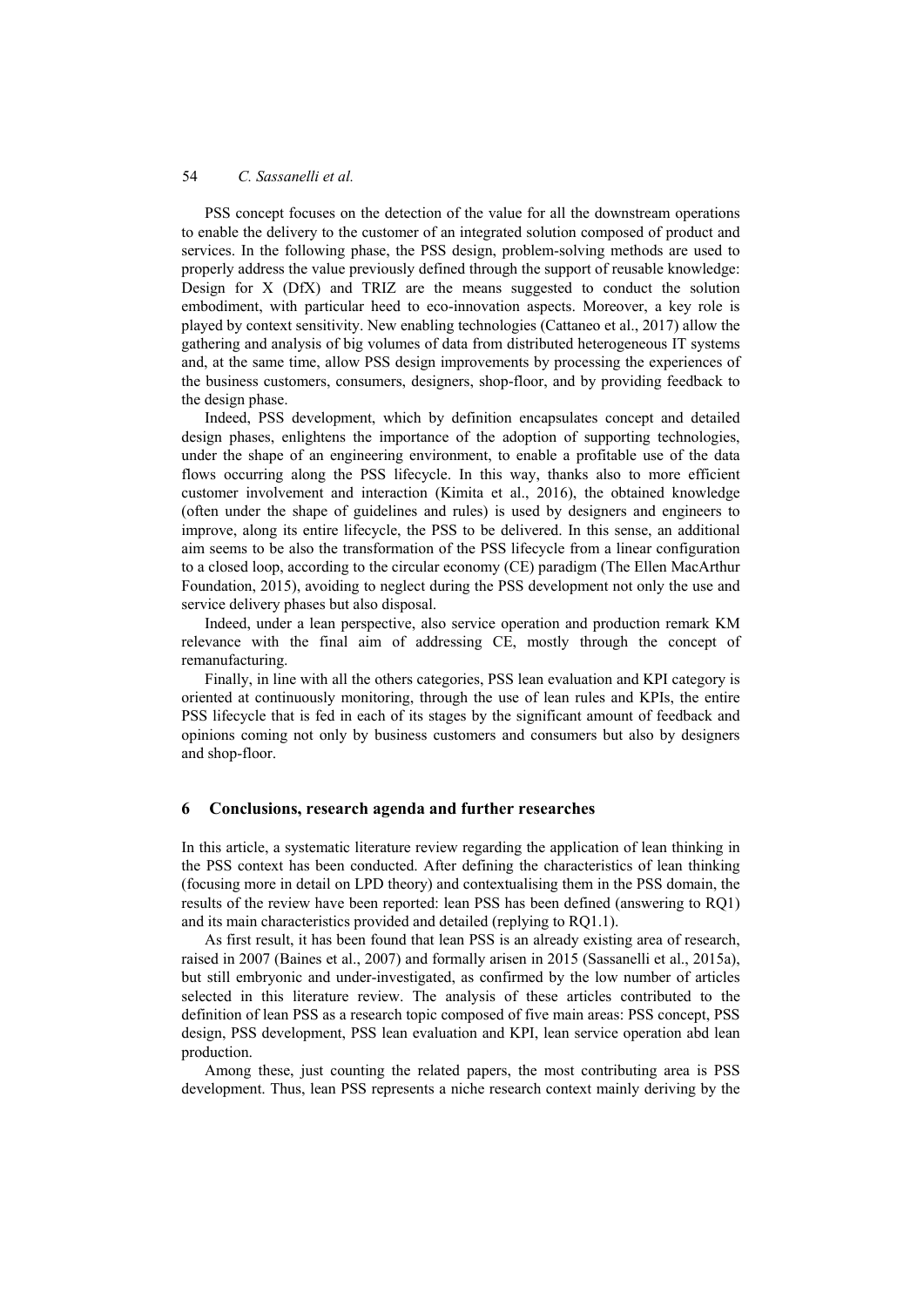application of lean thinking to the development of PSSs. Dealing with this particular area, Baines et al. (2007) stated that the majority of the methodologies proposed in literature for PSS design and development "have a clear heritage in concurrent engineering and lean product development methodologies: identification of customer value, early involvement of the customer in the system design, effective communication, information sharing, and continuous improvement". This statement fully reflects the findings obtained with the analysis proposed in this article: coupling the PSS concept with lean thinking, an approach strongly focused on the customer value, fosters a participatory value-driven attitude of the user along the entire PSS lifecycle through the support of enabling digital technologies, gathered and coordinated by an engineering environment. As suggested in Romero and Rossi (2017), lean PSS lifecycle has to be considered circular in order to adequately accomplish customer value: in this closed loop, wastes should be streamlined according to a continuous improvement approach and customers involved (Kimita et al., 2016) according to a sustainable cyclical pattern. Indeed, PSS business model has recently been detected in literature as the most suitable one to pursue CE objectives (Rosa et al., 2019a, 2019b). Therefore, the lifecycle of the lean PSS needs to be considered circular (Figure 6): it is fed from the beginning by the customer value, driving the integration of product and services already in the concept phase. This integration is supported during the design stage by problem-solving methods as DfX and TRIZ, fostering the concurrent engineering of the PSS and enabling engineers to consider different aspects under an innovative direction. Moreover, the lean PSS lifecycle is divided into different stages: development (composed of concept, design and engineering), production, use and service operation phase, and end of life/disposal. Along all these phases, a continuous exchange of information takes place, giving birth to knowledge under the shape of both Design Guidelines and KPIs. In this context, digital technologies represent, of course, the driver enabling the pursuit of knowledge along the PSS lifecycle.

Under this perspective, it has to be highlighted the importance of development and design practices to adequately close the PSS loop towards CE. They can ease and support the conception and design of integrated solutions to address both PSS provider's constraints and customer's needs along the entire lifecycle in a systematic way.

However, further investigations are needed in this direction, replying to RQ1.2. From one side a literature review is needed to analyse the extant PSS design and development methodologies deeply and to verify their actual orientation towards LPD and CE theories. From the other, an in-depth analysis of the knowledge-based design methods (e.g., DfX approaches) suitable to support CE along the PSS development would be needed: they would constitute a valuable starting point for practitioners (designers and engineers of manufacturing companies) approaching PSS design according to lean and CE paradigms.

Moreover, an analysis of the digital technologies, referring to the Industry 4.0 context, that could foster an integrated management of the circular lifecycle of the lean PSS (thus, from conception up to disposal) would be helpful. It would support manufacturers willing to deliver lean circular PSSs to understand how to practically manage data and information available both inside and outside to the company boundaries and to grasp valuable knowledge to continuously improve the circular lifecycle.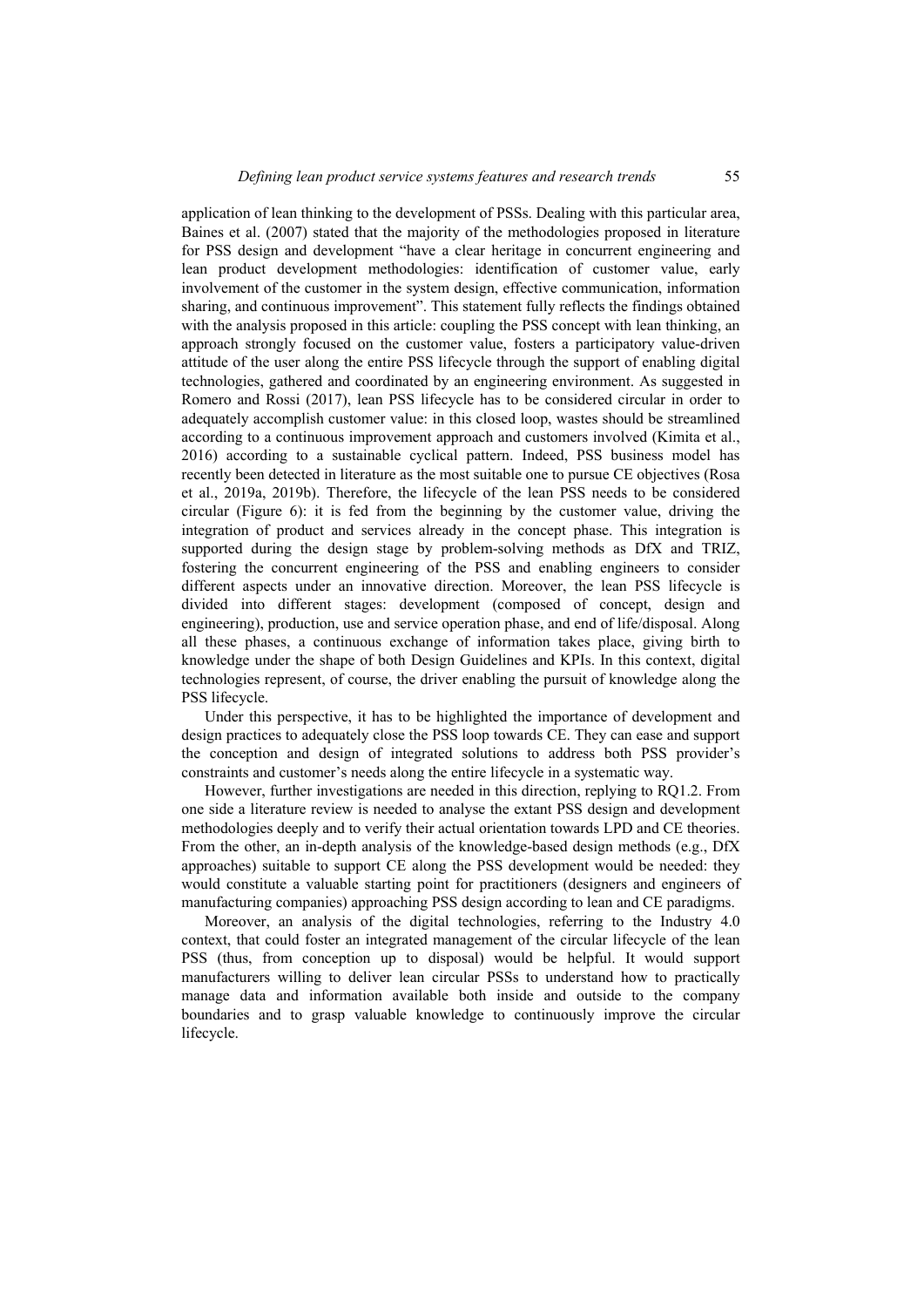

**Figure 6** Overview of lean PSS: circular lifecycle perspective (see online version for colours)

Finally, this research context is also characterised by a main limitation. The majority of the contributions analysed derive from a unique European project, DIVERSITY (GA 636692): thus, they report a limited perspective, even if applied on a cross-sectoral sample of cases, since deriving by research activities of a unique consortium. Indeed, the context analysed represents a multi-faceted research connecting different topics through several methods and tools, mainly focused on supporting the beginning of life of PSS (when it is conceived, designed and developed). For this reason, further contributions to strengthen and practically validate the connection between lean thinking and PSS along the whole PSS lifecycle are needed.

### **References**

- Aurich, J.C., Fuchs, C. and Wagenknecht, C. (2006) 'Life cycle oriented design of technical product-service systems', *J. Clean. Prod.*, Vol. 14, pp.1480–1494 [online] https://doi.org/ 10.1016/j.jclepro.2006.01.019.
- Baines, T.S., Lightfoot, H.W., Evans, S., Neely, A., Greenough, R., Peppard, J., Roy, R., Shehab, E., Braganza, A., Tiwari, A., Alcock, J.R., Angus, J.P., Bastl, M., Cousens, A., Irving, P., Johnson, M., Kingston, J., Lockett, H., Martinez, V., Michele, P., Tranfield, D., Walton, I.M. and Wilson, H. (2007) 'State-of-the-art in product-service systems', *Proc. Inst. Mech. Eng. Part B J. Eng. Manuf.*, Vol. 221, pp.1543–1552 [online] https://doi.org/10.1243/ 09544054JEM858.
- Balocco, R., Cavallo, A., Ghezzi, A. and Berbegal-Mirabent, J. (2019) 'Lean business models change process in digital entrepreneurship', *Bus. Process Manag. J.* [online] https://doi.org/10.1108/BPMJ-07-2018-0194.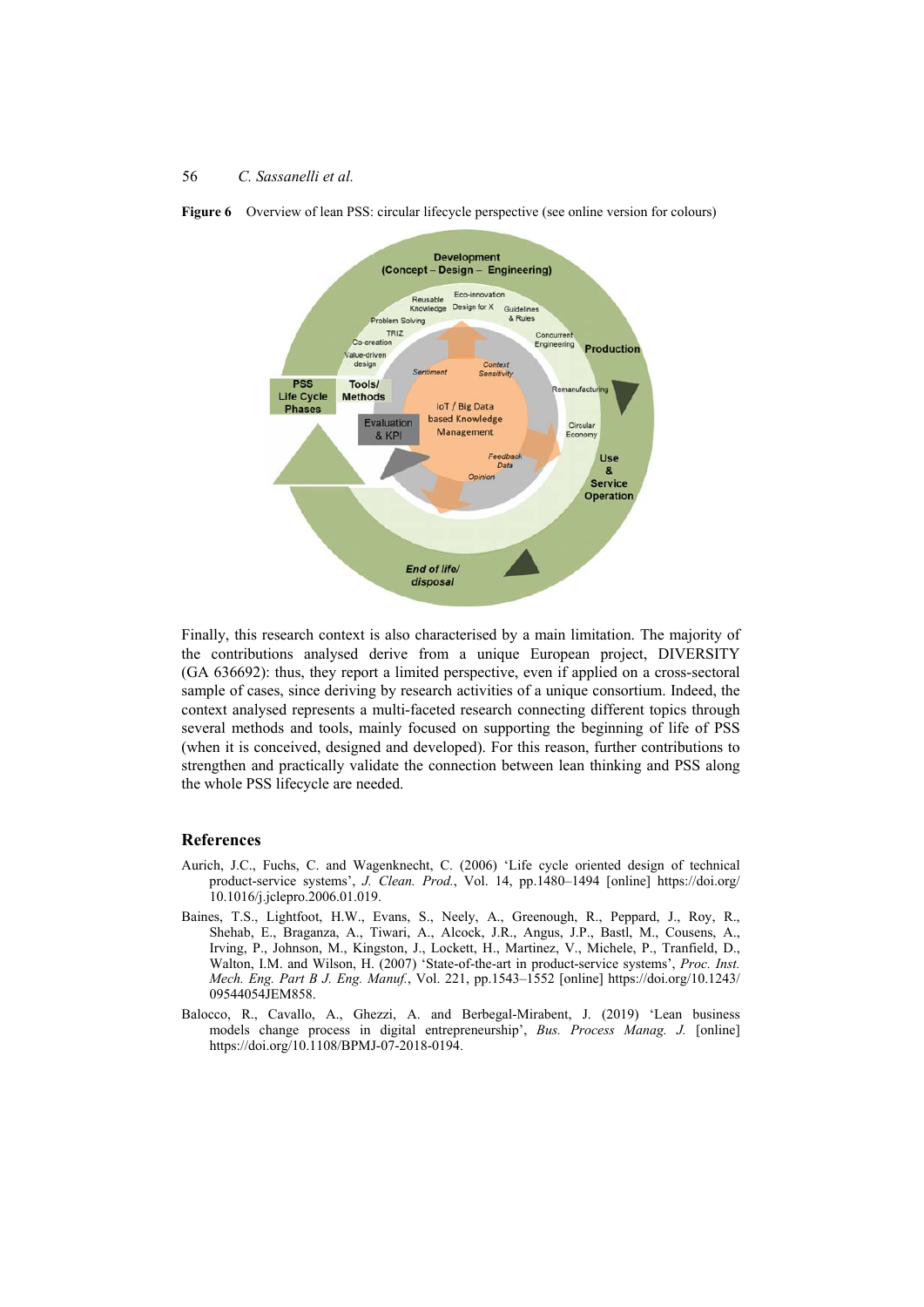- Bertoni, A., Bertoni, M., Panarotto, M., Johansson, C. and Larsson, T. (2015) 'Expanding value driven design to meet lean product service development', *Procedia CIRP*, Vol. 30, pp.197–202 [online] https://doi.org/10.1016/j.procir.2015.02.153.
- Bertoni, A., Bertoni, M., Panarotto, M., Johansson, C. and Larsson, T.C. (2016) 'Value-driven product service systems development: methods and industrial applications', *CIRP J. Manuf. Sci. Technol.*, Vol. 15, pp.42–55 [online] https://doi.org/10.1016/j.cirpj.2016.04.008.
- Beuren, F.H., Ferreira, M.G.G. and Miguel, P.A.G. (2013) 'Product-service systems: a literature review on integrated products and services', *J. Clean. Prod.*, Vol. 47, pp.222–231 [online] https://doi.org/10.1016/j.jclepro.2012.12.028.
- Bicheno, J. and Holweg, M. (2016) *The Lean Toolbox A Handbook for Lean Transformation*, 5th ed., Picsie Books, Buckingham.
- Boehm, M. and Thomas, O. (2013) 'Looking beyond the rim of one's teacup: a multidisciplinary literature review of product-service systems in information systems, business management, and engineering design', *J. Clean. Prod.*, Vol. 51, pp.245–260 [online] https://doi.org/ 10.1016/j.jclepro.2013.01.019.
- Brandstotter, M., Haberl, M., Knoth, R., Kopacek, B. and Kopacek, P. (2003) 'IT on demand towards an environmental conscious service system for Vienna (AT)', *Third International Symposium on Environmentally Conscious Design and Inverse Manufacturing – EcoDesign'03*, IEEE Cat. No. 03EX895, pp.799–802.
- Brereton, P., Kitchenham, B.A., Budgen, D., Turner, M. and Khalil, M. (2007) 'Lessons from applying the systematic literature review process within the software engineering domain', *J. Syst. Softw.*, Vol. 80, pp.571–583 [online] https://doi.org/10.1016/j.jss.2006.07.009.
- Campos, A.R., Correia, A.T., Mourtzis, D., Margarito, A. and Ntalaperas, D. (2018) 'Engineering environment to support product-service design using value chain data', *2017 Int. Conf. Eng. Technol. Innov. Eng. Technol. Innov. Manag. Beyond 2020 New Challenges, New Approaches, ICE/ITMC 2017 – Proc.*, January, pp.1465–1471 [online] https://doi.org/ 10.1109/ICE.2017.8280055.
- Cattaneo, L., Rossi, M., Negri, E., Powell, D. and Terzi, S. (2017) 'Lean thinking in the digital era', in Ríos, J., Bernard, A., Bouras, A. and Foufou, S. (Eds.): *Product Lifecycle Management and the Industry of the Future. PLM 2017. IFIP Advances in Information and Communication Technology*, Vol. 517, pp.1–12.
- Cavalieri, S. and Pezzotta, G. (2012) 'Product-service systems engineering: state of the art and research challenges', *Comput. Ind.*, Vol. 63, pp.278–288 [online] https://doi.org/10.1016/ j.compind.2012.02.006.
- Centre for Sustainable Design (2002) 'Sustainable service systems, (3S)', *Transition towards Sustainability: Sixth International Conference*.
- Dombrowski, U., Schmidt, S. and Schmidtchen, K. (2014) 'Analysis and integration of design for X approaches in lean design as basis for a lifecycle optimized product design', *Procedia CIRP*, Vol. 15, pp.385–390 [online] https://doi.org/10.1016/j.procir.2014.06.023.
- Ebikake, O.E., Sassanelli, C. and Terzi, S. (2018) 'PSS design through design for supply China: state of the art review', *Procedia CIRP*, pp.198–203, Elsevier B.V. [online] https://doi.org/ 10.1016/j.procir.2018.03.279
- ELIMA (2005) *Environmental Life Cycle Information Management and Acquisition for Consumer Products*.
- Elnadi, M. and Shehab, E. (2015) 'Main enablers and factors for successful implementation of lean product-service systems', *Int. J. Agil. Syst. Manag.*, Vol. 8, Nos. 3/4, pp.332–354.
- Elnadi, M. and Shehab, E. (2014) 'A conceptual model for evaluating product-service systems leanness in UK manufacturing companies', *Procedia CIRP*, Vol. 22, pp.281–286 [online] https://doi.org/10.1016/j.procir.2014.07.132.
- Fuchs, V.R. (1968) *The Service Economy*, National Bureau of Economic Research.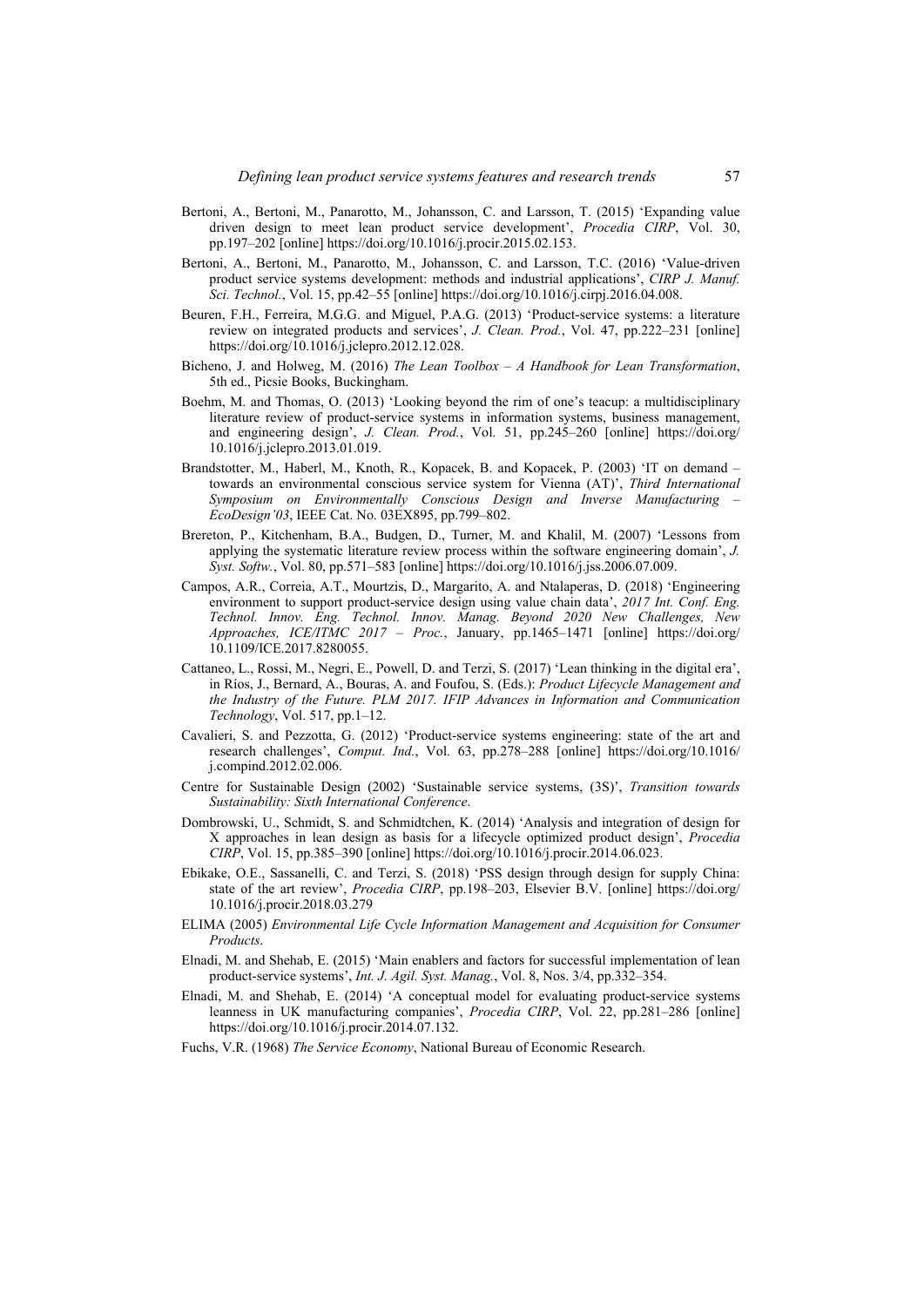- Goedkoop, M.J., Van Halen, C.J.G., te Riele, H.R.M. and Rommens, P.J.M. (1999) *Product Service Systems, Ecological and Economic Basics*, Report for Dutch Ministries of Environment (VROM) and Economic Affairs (EZ), Vol. 36, pp.1–122.
- Haber, N. and Fargnoli, M. (2017) 'Design for product-service systems: a procedure to enhance functional integration of product-service offerings', *Int. J. Prod. Dev.*, Vol. 22, p.13 [online] https://doi.org/10.1504/IJPD.2017.10007553.
- Kimita, K., Sugino, R., Rossi, M. and Shimomura, Y. (2016) 'Framework for analyzing customer involvement in product-service systems', *Procedia CIRP*, Vol. 47, pp.54–59 [online] https://doi.org/10.1016/j.procir.2016.03.232.
- Kurilova-Palisaitiene, J., Sundin, E. and Poksinska, B. (2018) 'Remanufacturing challenges and possible lean improvements', *J. Clean. Prod.*, Vol. 172, pp.3225–3236 [online] https://doi.org/ 10.1016/j.jclepro.2017.11.023.
- Manzini, E. and Vezzoli, C. (2003) 'A strategic design approach to develop sustainable product service systems: examples taken from the 'environmentally friendly innovation' Italian prize', *J. Clean. Prod.*, Vol. 11, pp.851–857 [online] https://doi.org/10.1016/S0959-6526(02)00153- 1.
- Meuris, D., Herzog, M., Bender, B. and Sadek, T. (2014) 'IT support in the fuzzy front end of industrial product service design', *Procedia CIRP*, Vol. 16, pp.379–384 [online] https://doi.org/10.1016/j.procir.2014.01.033.
- Mont, O. (2001) *Introducing and Developing a Product-Service System (PSS) Concept in Sweden*, IIIEE Reports 2001:6, Lund University, Lund.
- Mont, O. and Lindhqvist, T. (2003) 'The role of public policy in advancement of product service systems', *J. Clean. Prod.*, Vol. 11, pp.905–914 [online] https://doi.org/10.1016/S0959- 6526(02)00152-X.
- Mourtzis, D., Boli, N. and Fotia, S. (2017a) 'Knowledge-based estimation of maintenance time for complex engineered-to-order products based on KPIs monitoring: a PSS approach', *Procedia CIRP*, Vol. 63, pp.236–241 [online] https://doi.org/10.1016/j.procir.2017.03.317.
- Mourtzis, D., Fotia, S. and Vlachou, E. (2017b) 'Lean rules extraction methodology for lean PSS design via key performance indicators monitoring', *J. Manuf. Syst.*, Vol. 42, pp.233–243 [online] https://doi.org/10.1016/j.jmsy.2016.12.014.
- Mourtzis, D., Fotia, S. and Vlachou, E. (2016a) 'PSS design evaluation via KPIs and lean design assistance supported by context sensitivity tools', *Procedia CIRP*, Vol. 56, pp.496–501 [online] https://doi.org/10.1016/j.procir.2016.10.097.
- Mourtzis, D., Fotia, S., Vlachou, E. and Koutoupes, A. (2018) 'A lean PSS design and evaluation framework supported by KPI monitoring and context sensitivity tools', *Int. J. Adv. Manuf. Technol.*, Vol. 94, pp.1623–1637 [online] https://doi.org/10.1007/s00170-017-0132-5.
- Mourtzis, D., Papathanasiou, P. and Fotia, S. (2016b) 'Lean rules identification and classification for manufacturing industry', *Procedia CIRP*, Vol. 50, pp.198–203 [online] https://doi.org/ 10.1016/j.procir.2016.04.097.
- Mourtzis, D., Fotia, S., Gamito, M., Neves-Silva, R., Correia, A.T., Spindler, P., Rossi, M., Pezzotta, G. and Rossi, M. (2016c) 'PSS design considering feedback from the entire productservice lifecycle and social media', *Procedia CIRP*, Elsevier B.V, pp.156–161 [online] https://doi.org/10.1016/j.procir.2016.03.092.
- Neves-Silva, R., Pina, P., Spindler, P., Pezzotta, G., Mourtzis, D., Lazoi, M., Ntalaperas, D. and Campos, A.R. (2016) 'Supporting context sensitive lean product service engineering', *Procedia CIRP*, pp.138–143 [online] https://doi.org/10.1016/j.procir.2016.03.103.
- Oliva, R. and Kallenberg, R. (2003) 'Managing the transition from products to services', *Int. J. Serv. Ind. Manag.*, Vol. 14, pp.160–172 [online] https://doi.org/10.1108/09564230310474138.
- Pacheco, D.A.D.J., ten Caten, C.S., Jung, C.F., Sassanelli, C. and Terzi, S. (2019a) 'Overcoming barriers towards sustainable product-service systems in small and medium-sized enterprises: state of the art and a novel decision matrix', *J. Clean. Prod.*, Vol. 222, pp.903–921 [online] https://doi.org/10.1016/J.JCLEPRO.2019.01.152.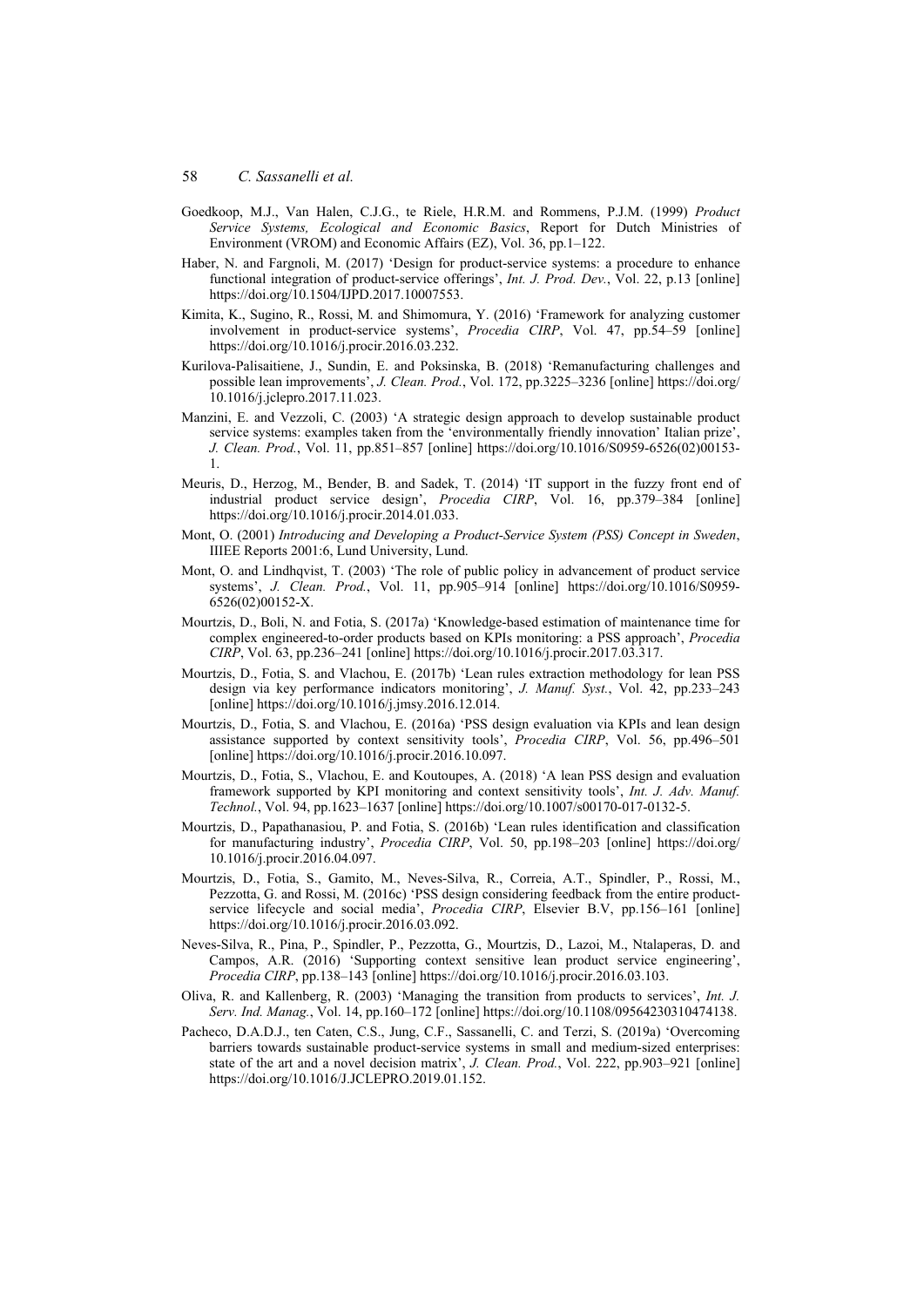- Pacheco, D.A.D.J., ten Caten, C.S., Jung, C.F., Navas, H.V.G., Cruz-Machado, V.A., Tonetto, L.M. (2019b) 'State of the art on the role of the theory of inventive problem solving in sustainable product-service systems: past, present, and future', *J. Clean. Prod.*, Vol. 212, pp.489–504 [online] https://doi.org/10.1016/j.jclepro.2018.11.289.
- Pacheco, D.A.D.J., ten Caten, C.S., Navas, H.V.G., Jung, C.F., Cruz-Machado, V. and Lopes, G.H.N. (2016) 'Systematic eco-innovation in lean PSS environment: an integrated model', *Procedia CIRP*, Vol. 47, pp.466–471 [online] https://doi.org/10.1016/j.procir. 2016.03.211.
- Pacheco, D.A.J., ten Caten, C.S., Jung, C.F., Ribeiro, J.L.D., Navas, H.V.G., Cruz-Machado, V.A. (2018) 'Eco-innovation determinants in manufacturing SMEs from emerging markets: systematic literature review and challenges', *J. Eng. Technol. Manage.*, Vol. 48, pp.44–63 [online] https://doi.org/10.1016/j.jengtecman.2018.04.002.
- Pacheco, D.A.J., ten Caten, C.S., Jung, C.F., Ribeiro, J.L.D., Navas, H.V.G., Cruz-Machado, V.A. (2017) 'Eco-innovation determinants in manufacturing SMEs: systematic review and research directions', *J. Clean. Prod.*, Vol. 142, pp.2277–2287 [online] https://doi.org/10.1016/j.jclepro. 2016.11.049.
- Panarotto, M., Bertoni, M. and Bertoni, A. (2016) 'Experimenting the use of value models as boundary objects in conceptual PSS design', *Procedia CIRP*, Vol. 47, pp.370–375 [online] https://doi.org/10.1016/j.procir.2016.03.235.
- Pezzotta, G., Romero, D., Pezzotta, G., Cavalieri, S. and Romero, D. (2017) 'Collaborative product-service systems engineering: towards an active role of customers and stakeholders in value co-creation', *International Conference on Engineering, Technology and Innovation (ICE/ITMC)*, pp.1247–1254.
- Pezzotta, G., Sassanelli, C., Pirola, F., Sala, R., Rossi, M., Fotia, S., Koutoupes, A., Terzi, S. and Mourtzis, D. (2018) 'The product service system lean design methodology (PSSLDM): integrating product and service components along the whole PSS lifecycle', *J. Manuf. Technol. Manag.* [online] https://doi.org/https://doi.org/10.1108/ JMTM-06-2017-0132.
- Pina, P., Góis, G. and Mano, F. (2017) 'A sentiment analysis solution for the re-design of product-service systems', *23rd ICE/IEEE Int. Technol. Manag. Conf.*, pp.1342–1347 [online] https://doi.org/10.1109/ICE.2017.8280030.
- Porter, M.E. and Heppelmann, J.E. (2015) 'How smart, connected products are transforming competition', *Harv. Bus. Rev.* [online] https://doi.org/10.1017/CBO9781107415324.004.
- Reim, W., Parida, V. and Örtqvist, D. (2015) 'Product-service systems (PSS) business models and tactics – a systematic literature review', *J. Clean. Prod.*, Vol. 97, pp.61–75 [online] https://doi.org/10.1016/j.jclepro.2014.07.003
- Resta, B., Powell, D., Gaiardelli, P. and Dotti, S. (2015) 'Towards a framework for lean operations in product-oriented product service systems', *CIRP J. Manuf. Sci. Technol.* [online] https://doi.org/10.1016/j.cirpj.2015.01.008.
- Romero, D. and Rossi, M. (2017) 'Towards circular lean product-service systems', *Procedia CIRP*, pp.13–18 [online] https://doi.org/10.1016/j.procir.2017.03.133.
- Rosa, P., Sassanelli, C. and Terzi, S. (2019a) 'Circular Business models versus circular benefits: an assessment in the waste from electrical and electronic equipments sector', *Journal of Cleaner Production*, Vol. 231, pp.940–952 [online] doi: https://doi.org/10.1016/j.jclepro.2019.05.310.
- Rosa, P., Sassanelli, C. and Terzi, S. (2019b) 'Towards circular business models: a systematic literature review on classification frameworks and archetypes', *Journal of Cleaner Production*, Vol. 236, , Elsevier Ltd, doi: 10.1016/j.jclepro.2019.117696.
- Rossi, M., Morgan, J. and Shook, J. (2017) 'Lean product and process development', in Netland, T. and Powell, D. (Eds.): *The Routledge Companion to Lean Management*, pp.1–26, New York, NY; Abingdon, Oxon, UK.
- Sala, R., Pezzotta, G., Sassanelli, C., Pirola, F., Bertelè, C., Neves-Silva, R., Campos, A.R. and Terzi, S. (2018) 'The integrated design of product-service systems: an application case', *INCOM 2018*.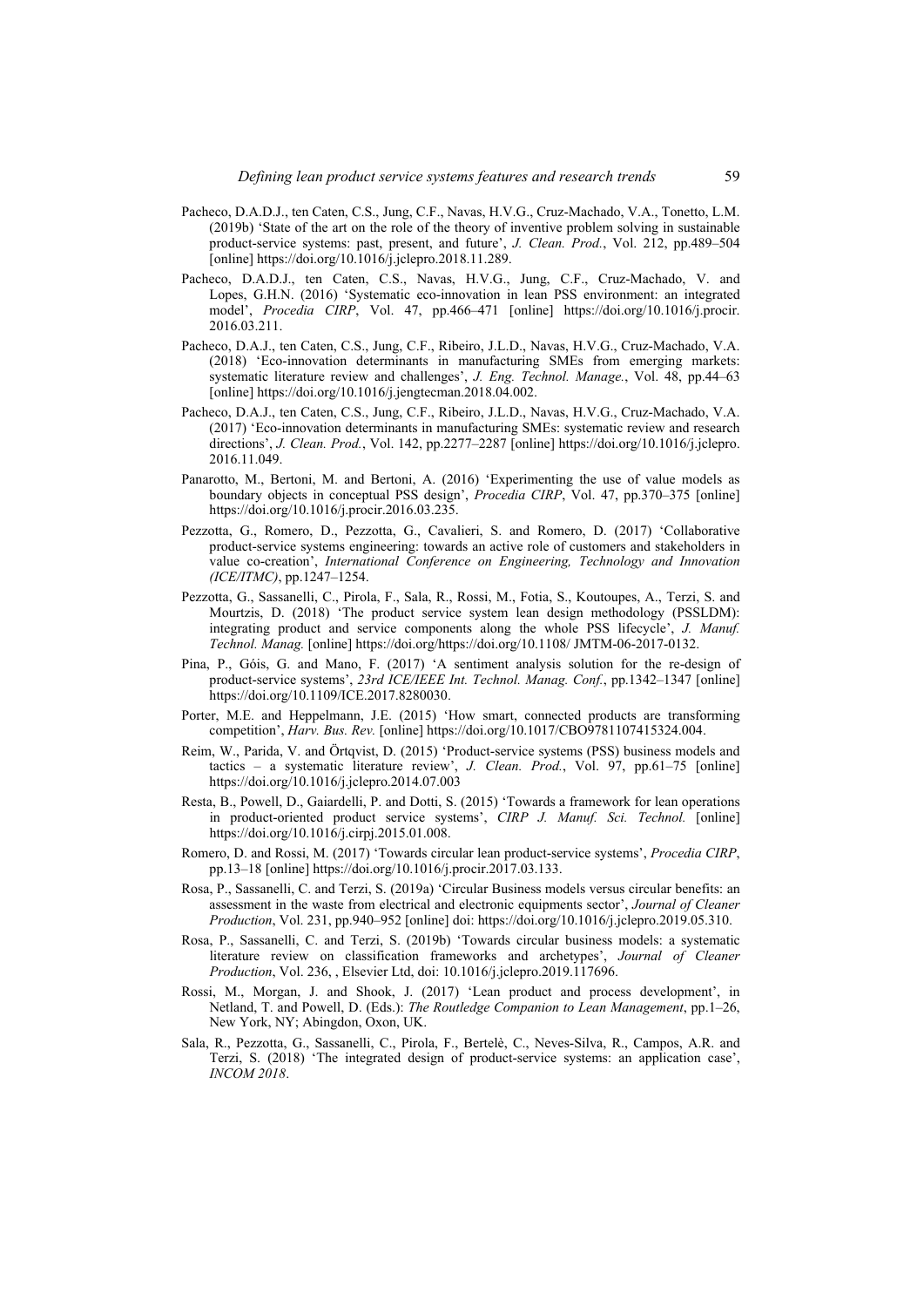- Sala, R., Sassanelli, C., Pezzotta, G. and Terzi, S. (2017) 'A comprehensive engineering environment to conceptualize, design and monitor product service systems (PSS): an application case', *XXII Summer School Francesco Turco*.
- Santamaría, L., Nieto, M.J. and Miles, I. (2012) 'Service innovation in manufacturing firms: evidence from Spain', *Technovation*, Vol. 32, pp.144–155.
- Sassanelli, C., Pezzotta, G., Pirola, F., Sala, R., Margarito, A., Lazoi, M., Corallo, A., Rossi, M. and Terzi, S. (2018a) 'Using design rules to guide the PSS design in an engineering platform based on the product service lifecycle management (PSLM) paradigms', *Int. J. Prod. Lifecycle Manag.*, Vol. 11, pp.91–115 [online] https://doi.org/10.1504/IJPLM.2018.092826.
- Sassanelli, C., Pezzotta, G., Pirola, F. and Terzi, S. (2018b) 'What affect manufacturers approaching servitization: a case study in HVAC industry', *PLM 2018 IFIP*.
- Sassanelli, C., Pezzotta, G., Pirola, F., Terzi, S. and Rossi, M. (2016) 'Design for product service supportability (DfPSS) approach: a state of the art to foster product service system (PSS) design', *Procedia CIRP*, Vol. 47, pp.192–197 [online] https://doi.org/10.1016/j.procir. 2016.03.233.
- Sassanelli, C., Pezzotta, G., Rossi, M., Terzi, S. and Cavalieri, S. (2015a) 'Towards a lean product service systems (PSS) design: state of the art, opportunities and challenges', *Procedia CIRP*, Vol. 30, pp.191–196 [online] https://doi.org/10.1016/j.procir.2015.02.123.
- Sassanelli, C., Pezzotta, G., Sala, R., Correia, A. and Terzi, S. (2017a) 'Testing the methodology to generate design for product service supportability (DfPSS) guidelines and rules: an application case', *Procedia CIRP*, Vol. 64, pp.265–270 [online] https://doi.org/10.1016/j.procir. 2017.03.121.
- Sassanelli, C., Pezzotta, G., Sala, R., Koutoupes, A. and Terzi, S. (2017b) 'The design for product service supportability (DfPSSu) methodology: generating sector-specific guidelines and rules to improve product service systems (PSSs)', in Ríos, J., Bernard, A., Bouras, A. and Foufou, S. (Eds.): *Product Lifecycle Management and the Industry of the Future. PLM 2017. IFIP Advances in Information and Communication Technology*, Vol. 517, pp.679–689, Springer, Cham [online] https://doi.org/https://doi.org/10.1007/978-3-319-72905-3\_60.
- Sassanelli, C., Rosa, P., Rocca, R. and Terzi, S. (2019) 'Circular economy performance assessment methods: a systematic literature review', *J. Clean. Prod.*, Vol. 229, pp.440–453 [online] https://doi.org/10.1016/j.jclepro.2019.05.019
- Sassanelli, C., Terzi, S., Pezzotta, G. and Rossi, M. (2015b) 'How lean thinking affects product service systems development process', *XX Summer School Francesco Turco 2015 – Operational Excellence Experiences*, Naples, pp.97–104.
- Smart, P., Hemel, S., Lettice, F., Adams, R. and Evans, S. (2017) 'Pre-paradigmatic status of industrial sustainability: a systematic review', *Int. J. Oper. Prod. Manag.*, Vol. 37, pp.1425–1450.
- Software Engineering Group (2007) *Guidelines for Performing Systematic Literature Reviews in Software Engineering*.
- The Ellen MacArthur Foundation (2015) *Towards a Circular Economy: Business Rationale for an Accelerated Transition* [online] https://doi.org/2012-04-03.
- Tukker, A. (2004) 'Eight types of product-service system: eight ways to sustainability? Experiences from suspronet', *Bus. Strateg. Environ.*, Vol. 13, pp.246–260 [online] https://doi.org/10.1002/ bse.414.
- Tukker, A. and Tischner, U. (2006) 'Product-services as a research field: past, present and future. Reflections from a decade of research', *J. Clean. Prod.*, Vol. 14, pp.1552–1556 [online] https://doi.org/10.1016/j.jclepro.2006.01.022.
- Vandermerwe, S. and Rada, J. (1988) 'Servitization of business: adding value by adding services', *Eur. Manag. J.*, Vol. 6, pp.314–324 [online] https://doi.org/10.1016/0263-2373(88)90033-3.
- Ward, A.C. (2007) *Lean Product and Process Development*, Lean Enterprise Institute Inc., Cambridge, MA.